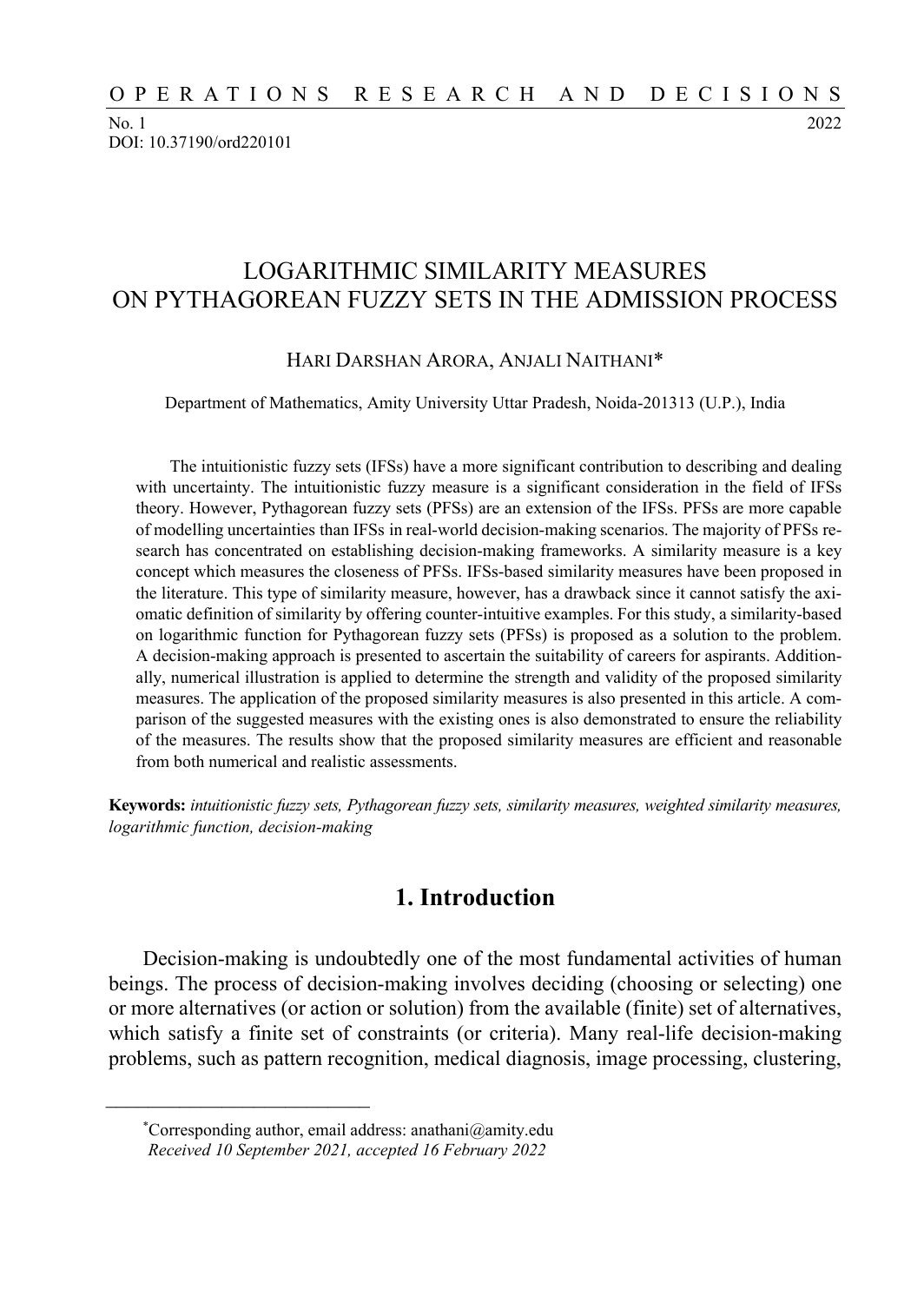etc., require some degree of analogy between the objects. This encourages the introduction of similarity measures and their practical applications. Because all the issues stated above deal with uncertainty, the concept of similarity measure is investigated in several generalised set-theoretical concepts that can deal with ambiguity.

The concept of fuzzy set theory, proposed by Zadeh [63], is extensively applied to prototype ambiguity which appears in real-life problems. In this concept, every aspect is measured with a membership grade between 0 and 1 that correspond to the limited communication, although the concept of fuzzy sets theory appears to be uncertain because of the exclusion of non-membership function and the disregard for the possibility of hesitation margin. Intuitionistic fuzzy sets (IFSs) proposed by Atanassov [1, 2] are believed to be an extension of a fuzzy set (FS). It considers non-membership grade ( $\zeta$ ) of a component besides membership grade ( $\delta$ ), with hesitation margin  $\eta$  to fulfil an inequality  $\delta$  +  $\zeta$   $\leq$  1 and  $\delta$  +  $\zeta$  +  $\eta$  = 1. There are instances in IFSs when  $\delta$  +  $\zeta$   $\geq$  1. Pythagorean fuzzy sets (PFSs) suggested by Yager [58, 59] play a vital role in extending this constraint by fulfilling the condition of  $\delta + \zeta \leq 1$  or  $\delta + \zeta \geq 1$  such that  $\delta^2 + \zeta^2 + \eta^2 = 1$ , where  $\eta$  is the degree of indeterminacy. PFSs have a larger accessible region than IFSs, allowing them to handle uncertainty more effectively and accurately.

As per our findings, most PFSs similarity functions are introduced as a generalisation of IFSs equivalents. On the other hand, the complex mathematical nature of some similarity measures restricts their usefulness and effectiveness as mathematical tools. Furthermore, none of the available measures could distinguish between uncertain PFSs with limited membership and non-membership grades. Such PFSs occur when there is simply insufficient knowledge or information about a system. As a result, dealing with such PFSs necessitates the use of an appropriate similarity measure. To fulfil the gaps, the goal of this paper is to suggest an innovative logarithmic similarity measure for PFSs in a simple mathematical form that can successfully handle extremely uncertain PFSs, while also being similarly efficient in other scenarios.

## **2. Literature review**

For measuring the degree of association between two items, similarity measures are significant and valuable tools. IFSs give a comprehensive framework for elaborating uncertainty and ambiguity through similarity measures. IFSs appears to be useful in simulating a variety of real-world circumstances, including pattern recognition [22, 26, 66], medical diagnosis [20, 32, 46, 47], career determination [9], selection process [6], clustering [23, 50], and multi-criteria decision-making [3, 17, 55]. However, similarity measures for trigonometric function for FSs and IFSs are also presented [44, 48, 49].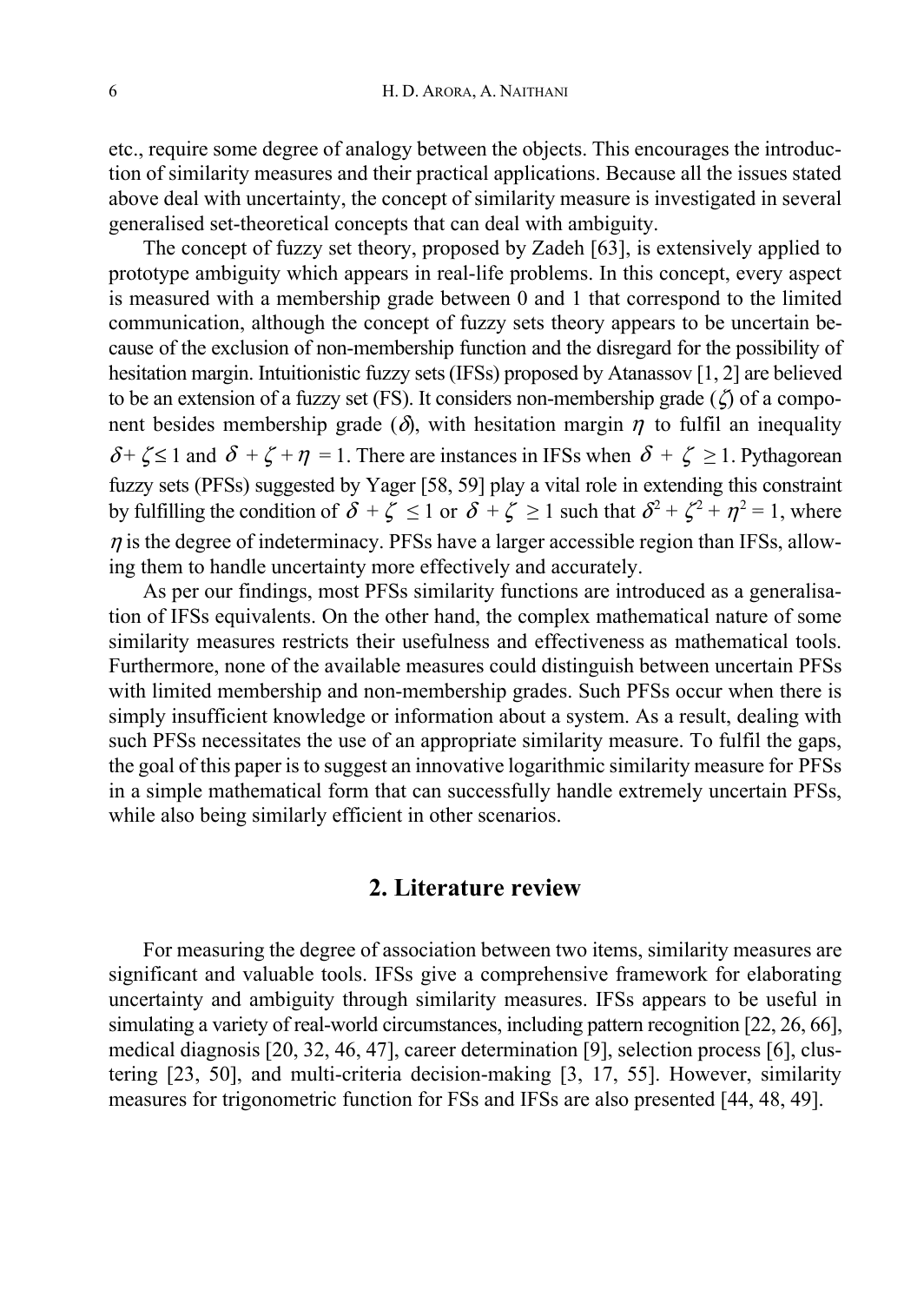PFSs initiated by Yager [58] and Yager and Abbasov [61] are regarded as useful tools for modelling circumstances when intuitionistic fuzzy sets are unable to consider all available data while making decisions. A Pythagorean fuzzy set is characterised by membership degree (δ), non-membership degree (ζ), and hesitancy degree (η) in such a way that the sum of the squares of each of the parameters is one. The description of similarity/distance measure between two objects is one of the most fascinating issues in PFSs theory. Similarity measures between two PFSs are significant because they have a range of applications in domains including multi-criteria decision-making [6, 7, 34, 66], pattern recognition [10, 33, 35, 62], and career placements [9]. Zeng et al. [64] propose several PFSs distance and similarity measures, which are then used in the MADM problem. Ullah et al. [52] create a set of T-spherical fuzzy set similarity measures and apply them to building material recognition challenges. Mahmood et al. [28, 29] and Ullah et al. [53] study MADM problems in bipolar-valued hesitant fuzzy settings, whereas Jan et al. [24] and Mahmood et al. [30] discuss medical diagnosis and MADM problems using T-spherical fuzzy and linguistic cubic fuzzy information. Peng and Selvachandran [36] establish a state-of-the-art study of PFSs, and Peng et al. [39] develop a study of PFSs information measures. Peng and Yang [37] present Choquet integrals for PFSs, whereas Peng and Yang [38] various aggregation operations for PFSs. Many authors, including Hussain and Yang [21], Garg [15], Ren et al. [45], Gou et al. [14], and Xiao and Ding [55] discuss distance, similarity measures, and divergence of PFSs.

To demonstrate that the proposed method has superior similarity identification and practicability, Xu et al. [57] establish a variation coefficient similarity measure based on the extension of the Dice and a cosine similarity measure. Zhang [65] originally introduced a new distance measure for PFSs and described its benefits and presented a simple and successful Pythagorean fuzzy group decision-making method.

Some formulae of Pythagorean fuzzy information measures on similarity measures and corresponding transformation relationships are also developed [39]. They study the association between the measure of distance, the measure of similarity, and the measure of entropy, and propose a transformation of these along with novel findings. Wei and Wei [54] and Mohd and Abdullah [31] establish similarity measures between PFSs based on the cosine function and apply this similarity and weighted similarity measures to PFSs for pattern recognition and medical diagnosis.

The idea of PFSs can be utilised to describe imprecise data more adequately and precisely than IFSs. Garg [16] introduces an improved ranking order interval-valued PFSs using the TOPSIS technique. Indeed, the hypothesis of PFSs has been widely considered, as demonstrated by various researchers [17, 27, 38]. In connection with the uses of PFSs, Rahman et al. [41] work on some aggregation operators on interval-valued PFSs and utilise it in the decision-making process. Rahman et al. [43] propose a few ways to deal with multi-attribute group decision-making. Overall, the possibility of PFSs has pulled incredible considerations from numerous researchers, and the idea has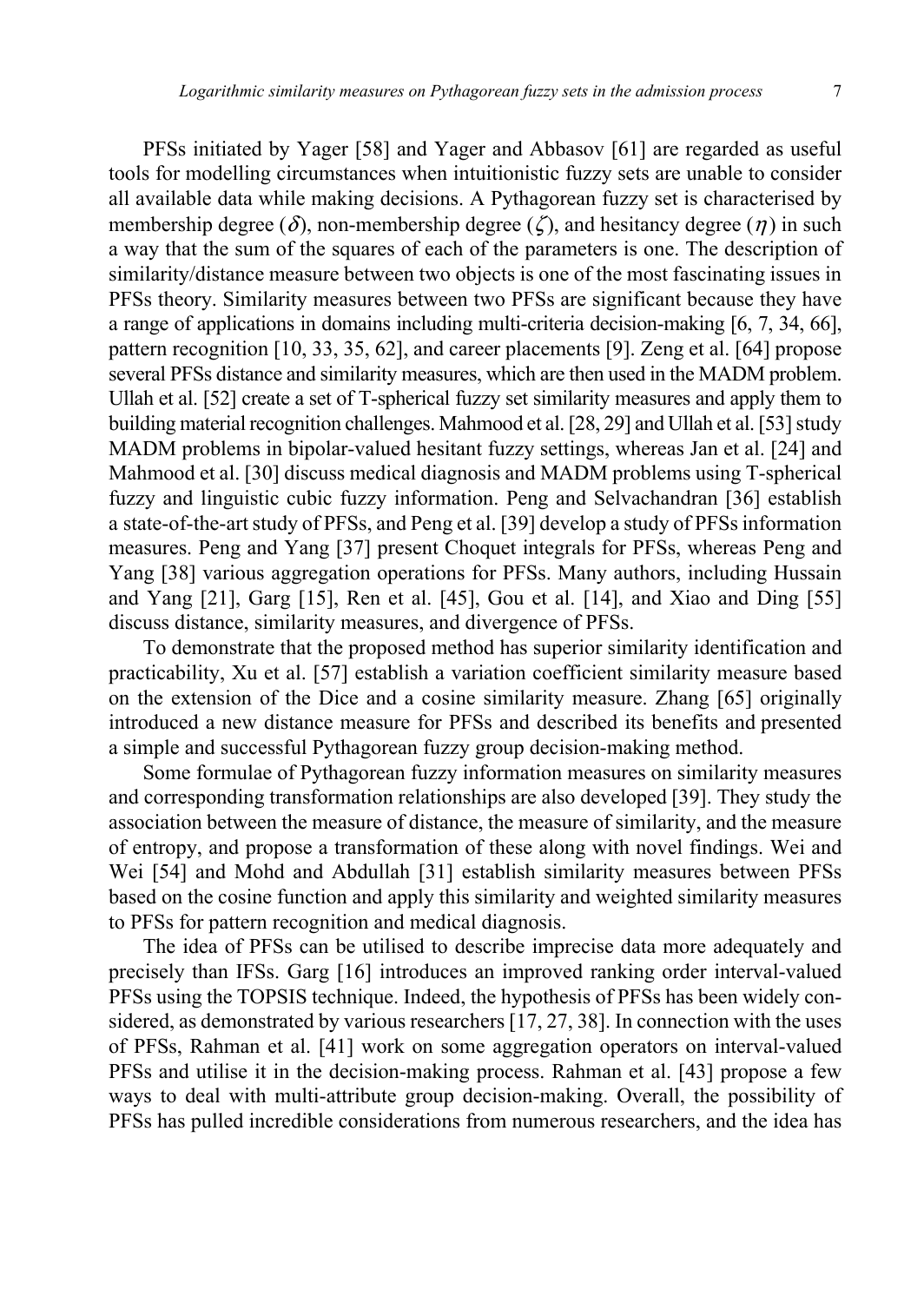been applied to a few application regions, viz., aggregation operators, multi-criteria decision-making, information measures, and many more [25, 42, 60].

From a statistical standpoint, a new method for determining the correlation coefficient between PFSs is developed [11, 12]. In contrast to other existing correlation coefficient approaches in the Pythagorean fuzzy context, which only assesses the strength of relationship, the correlation coefficient obtained via this technique shows the strength of correlation between the Pythagorean fuzzy sets under consideration and indicates whether the Pythagorean fuzzy sets under consideration are related negatively or positively. By merging the principles of Pythagorean fuzzy deviation, variance, and covariance, Ejegwa et al. [13] offer several unique techniques of computing correlation between PFSs via the three characteristic parameters of PFSs. The criteria for selecting an air traffic control radar station that properly fulfils the job of the radar in air traffic management are developed [40]. Gergin et al. [19] propose a five-stage intuitionistic fuzzy multi-criteria decision-making (IFMCDM) model. To help the Libyan Iron and Steel Company, Badi and Pamucar [3] design a hybrid Grey theory-MARCOS technique for decision-making about supplier selection.

Because of the broader scope of PFSs applicability to solve real-life problems involving imprecision, we are driven to examine the efficiency of PFSs in the admission process in this paper. The purpose of this research is to investigate the concept of logarithmic similarity measures and to demonstrate how it may be applied to career placements based on academic performance using PFSs. The paper is organised as follows: a literature review is included in section 2, while some basic notions of FSs, IFSs, and PFSs are discussed in Section 3. Section 4 introduces logarithmic similarity measures and weighted similarity measures of the PFSs and their numerical computations to validate our measures. An application of proposed similarity measures is given in a hypothetical case study in Section 5. Section 6 compares the new logarithmic similarity measures with the existing similarity measure by an example. Finally, Section 7 summarises the article and provides recommendations for future research.

## **3. Preliminaries**

In this section, we bring in some basic theories related to fuzzy sets, intuitionistic fuzzy sets, and Pythagorean fuzzy sets used in the outcome.

**Definition 3.1 (Zadeh [63]).** Let *E* be a nonempty set. A fuzzy set *M* in  $E = \{x_1, x_2, ..., x_n\}$ is characterised by a membership function

$$
M = \{x, \delta_M(x) | x \in E\}
$$
 (1)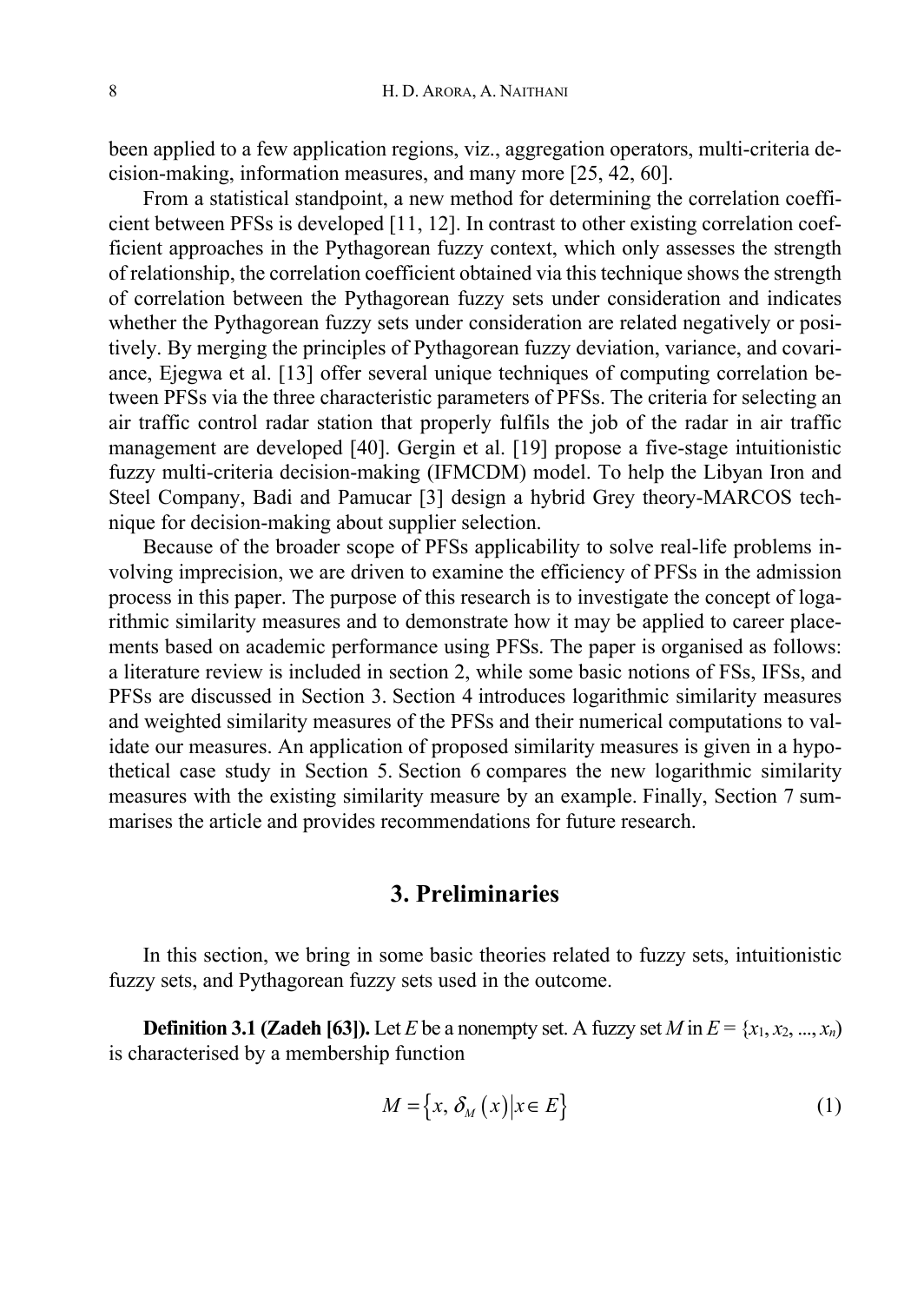$\delta_M : E \to [0,1]$  is a measure of belongingness or degree of membership of an element *x*∈*E* in *M*.

**Definition 3.2 (Atanassov [1]).** An IFS *M* in *E* is given by

$$
M = \{x, \delta_M(x), \zeta_M(x) | x \in E\}
$$
 (2)

 $\delta_M$ ,  $\zeta_M$ :  $E \to [0,1]$ , where  $0 \leq \delta_M(x) + \zeta_M(x) \leq 1$ ,  $\forall x \in E$ . The number  $\delta_M(x)$  and  $\zeta_M(x)$  represent, respectively, the membership degree and non-membership degree of the element  $x$  to the set  $M$ . For each IFS  $M$  in  $E$ , if

$$
\eta_M(x) = 1 - \delta_M(x) - \zeta_M(x), \quad \forall x \in E
$$
 (3)

Then,  $\eta_M(x)$  is called the degree of indeterminacy of x to *N*. For convenience, Xu [56] denotes this pair as  $M = (\delta_M, \zeta_M)$ .



Fig. 1. Comparison of space of IFSs and PFSs [38]

# **Definition 3.3 (Yager [58]).** An IFS  $\tilde{A}$  in *X* is given by

$$
M = \{x, \delta_M(x), \zeta_M(x) | x \in E\}, \delta_M, \zeta_M : E \to [0,1]
$$

with the condition that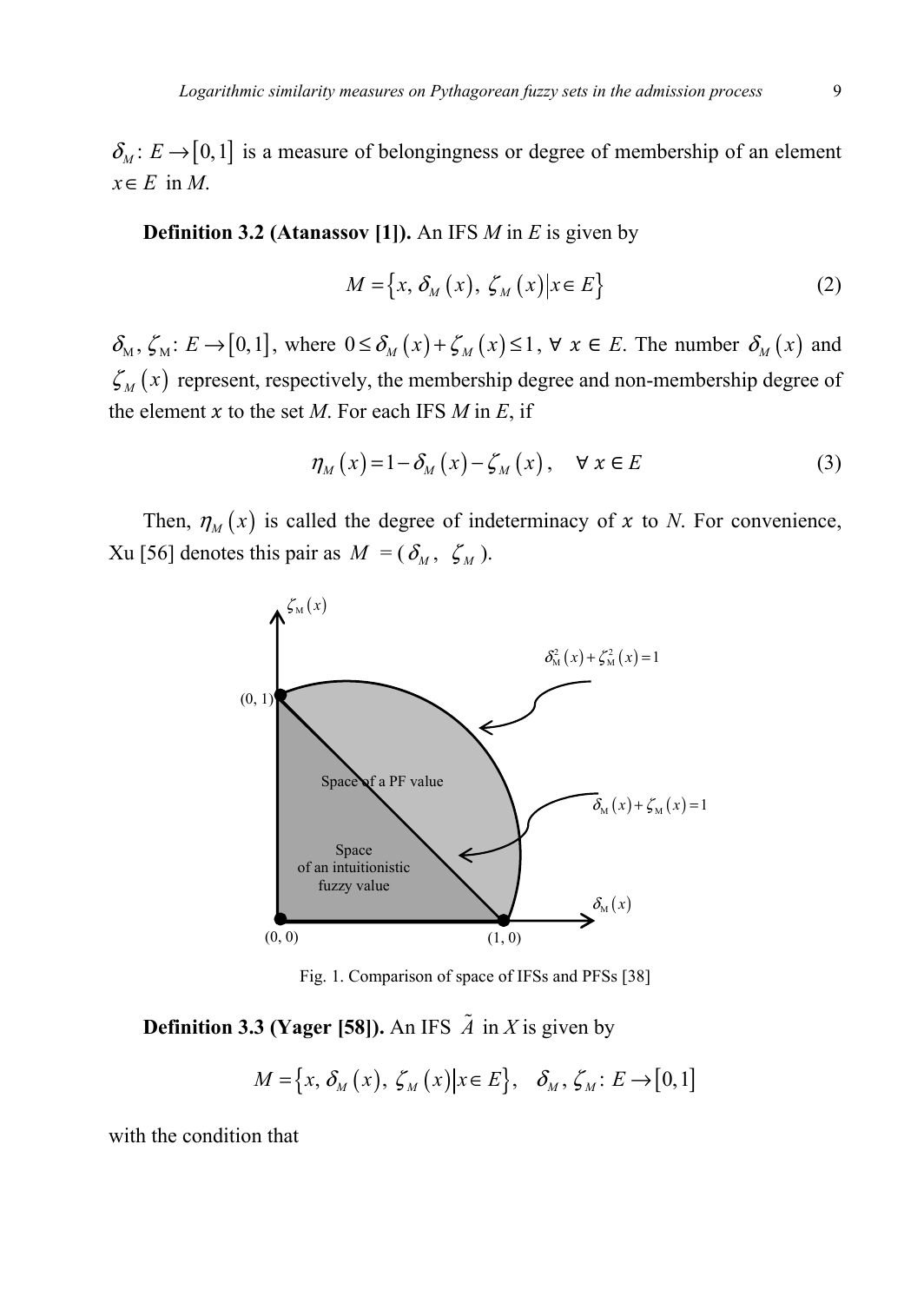$$
0 \leq \delta_M^2(x) + \zeta_M^2(x) \leq 1 \tag{4}
$$

and the degree of indeterminacy ( $\eta$ ) for any PFSs *M* and  $x \in E$  is given by

$$
\eta_M(x) = \sqrt{1 - \delta_M^2(x) - \zeta_M^2(x)}\tag{5}
$$

This distinction of imperative conditions gives a more extensive inclusion of evidence which can be shown in Fig. 1.

## **4. Similarity measures**

### **4.1. Proposition 1 [6]**

Let *X* be a nonempty set and *P*,  $Q, R \in \text{PFS}$  *(E)*. The similarity measure Sim between *P* and *Q* is a function Sim:  $PFS \times PFS \rightarrow [0,1]$  that satisfies

**P1.** Boundedness:  $0 \leq \text{Sim}(P, Q) \leq 1$ .

**P2.** Separability:  $\text{Sim}(P, Q) = 1 \Leftrightarrow P = Q$ .

**P3.** Symmetric:  $\text{Sim}(P, Q) = \text{Sim}(Q, P)$ .

**P4.** Inequality: If *R* is a PFS in *E* and  $P \subseteq Q \subseteq R$ , then  $\text{Sim}(P, R) \leq \text{Sim}(P, Q)$ and  $\text{Sim}(P, R) \leq \text{Sim}(Q, R)$ .

In several circumstances, the weight of the elements  $x_i \in X$  must be considered. For instance, in decision-making, the attributes usually have distinct significance, and thus ought to be designated unique weights.

Keeping the concept of weights in mind, we also propose the following logarithmic similarity measures between *P* and *Q*, as follows:

Let *P*, *Q*∈ PFS (*E*) such that  $E = \{x_1, x_2, ..., x_n\}$ , then

$$
S_{\text{PFSL1}}(P,Q) = 1 - \frac{1}{2n \ln 2} \sum_{i=1}^{n} \ln \left( \left( 1 + \left| \delta_{P}^{2}(x_{i}) - \delta_{Q}^{2}(x_{i}) \right| \right) \left( 1 + \left| \zeta_{P}^{2}(x_{i}) - \zeta_{Q}^{2}(x_{i}) \right| \right) \right) \tag{6}
$$

$$
S_{\text{PFSL2}}(P,Q) = 1 - \frac{1}{3n \ln 2} \sum_{i=1}^{n} \ln \left( \left( 1 + \left| \delta_{P}^{2}(x_{i}) - \delta_{Q}^{2}(x_{i}) \right| \right) \left\{ 1 + \left| \zeta_{P}^{2}(x_{i}) - \zeta_{Q}^{2}(x_{i}) \right| \right\} \times \left( 1 + \left| \eta_{P}^{2}(x_{i}) - \eta_{Q}^{2}(x_{i}) \right| \right) \right)
$$
\n
$$
(7)
$$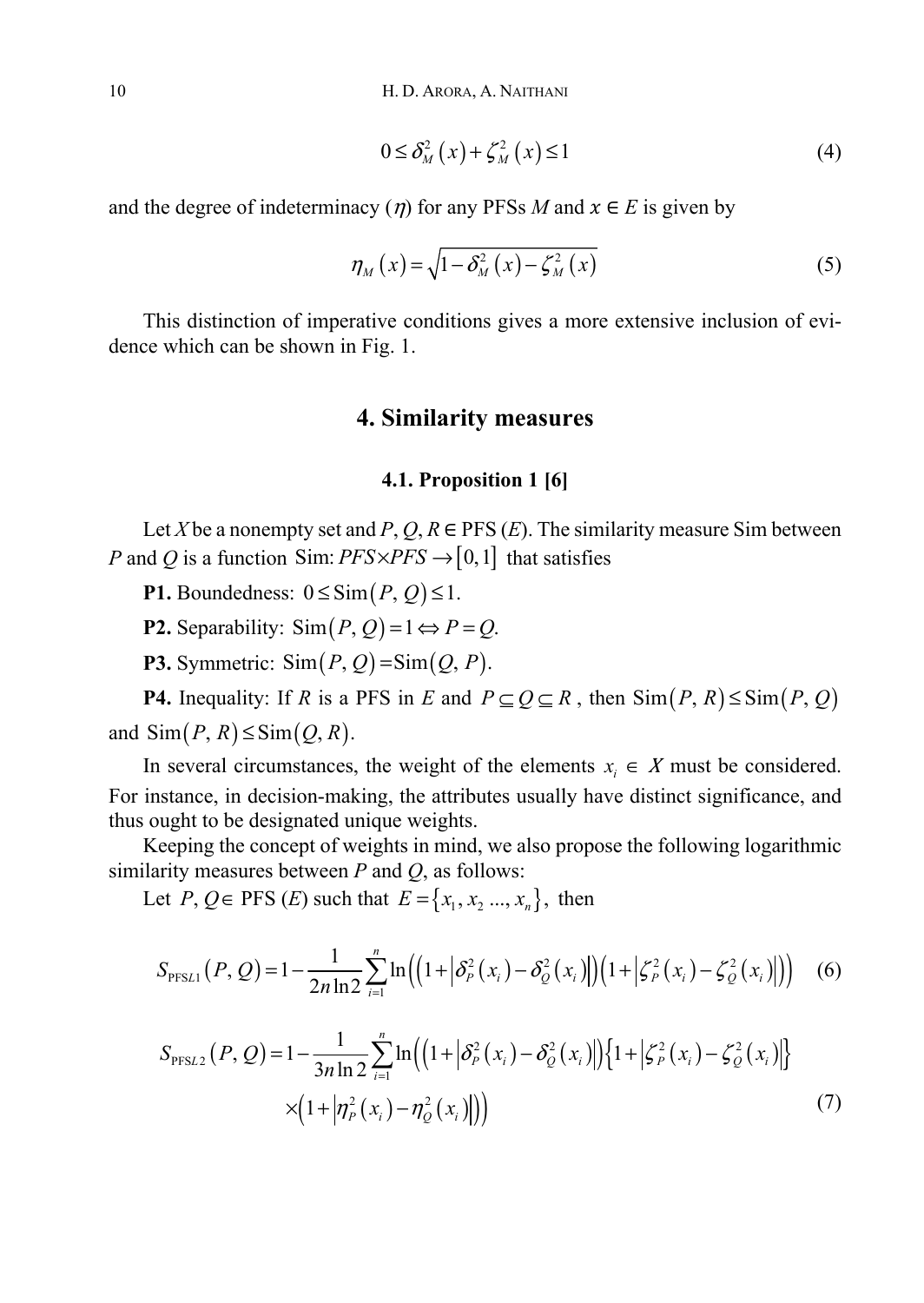$$
S_{\text{WPFSL1}}(P,Q) = 1 - \frac{1}{2n \ln 2} \sum_{i=1}^{n} \omega_i \ln \left( \left( 1 + \left| \delta_P^2(x_i) - \delta_Q^2(x_i) \right| \right) \left( 1 + \left| \zeta_P^2(x_i) - \zeta_Q^2(x_i) \right| \right) \right) (8)
$$

$$
S_{\text{WPFSL2}}(P, Q) = 1 - \frac{1}{3n \ln 2} \sum_{i=1}^{n} \omega_i \ln \left( \left( 1 + \left| \delta_P^2(x_i) - \delta_Q^2(x_i) \right| \right) \left( 1 + \left| \zeta_P^2(x_i) - \zeta_Q^2(x_i) \right| \right) \right) \times \left( 1 + \left| \delta_P^2(x_i) - \delta_Q^2(x_i) \right| \right) \left( 1 + \left| \zeta_P^2(x_i) - \zeta_Q^2(x_i) \right| \right) \right)
$$
(9)

where

$$
\eta_P(x_i) = \sqrt{1 - \delta_P^2(x_i) - \zeta_P^2(x_i)}, \ \eta_Q(x_i) = \sqrt{1 - \delta_Q^2(x_i) - \zeta_Q^2(x_i)}, \ \omega = (\omega_1, \omega_2, ..., \omega_n)^T
$$

is the weight vector of  $x_i$  ( *i* = 1, 2, ..., *n*), with  $\omega_k \in [0, 1]$ ,  $k = 1, 2, ..., n$ ,  $\sum_{k=1}^{n}$  $k = 1, 2, ..., n, \sum_{k=1}^{n} \omega_k = 1.$  $\sum_{k=1}^{\infty} a_k$  $k = 1, 2, ..., n, \sum_{n} \omega_{n}$  $= 1, 2, ..., n, \sum_{k=1}^{\infty} \omega_k = 1$ . If  $\left[1, \frac{1}{2}, \ldots, \frac{1}{n}\right]^T$  $\omega = \left(\frac{1}{n}, \frac{1}{n}, ..., \frac{1}{n}\right)^n$ , then the weighted logarithmic similarity measure reduces to proposed logarithmic similarity measures, i.e., if we take  $\omega_k = 1, \quad k = 1, 2, ..., n$ , then  $S_{WPFSL1}(P, Q) = S_{PFSL1}(P, Q)$ . Similarly, it can be verified that  $S_{WPFSL2}(P, Q)$  $= S_{PFSL2}( P,Q).$ 

**Theorem 4.1.** The Pythagorean fuzzy logarithmic similarity measures  $S_{\text{PfSL}}(P, Q)$ and  $S_{WPSL}$   $(P,Q)$  defined in equations (6) - (9) are valid measures of Pythagorean fuzzy similarity.

**Proof.** All the necessary four conditions to be a similarity measure are satisfied by the new similarity measures as follows:

**P1.** Boundedness:  $0 \leq S_{\text{prst1}}(P, Q), S_{\text{prst2}}(P, Q) \leq 1$ 

**Proof.** For  $S_{\text{PFSL1}}(P, Q)$ : As

$$
0 \leq \left|\delta_{P}^{2}\left(x_{i}\right)-\delta_{Q}^{2}\left(x_{i}\right)\right| \leq 1 \text{ or } 1 \leq 1+\left|\delta_{P}^{2}\left(x_{i}\right)-\delta_{Q}^{2}\left(x_{i}\right)\right| \leq 2
$$

and also,

$$
1 \leq 1 + \left| \zeta_P^2(x_i) - \zeta_Q^2(x_i) \right| \leq 2
$$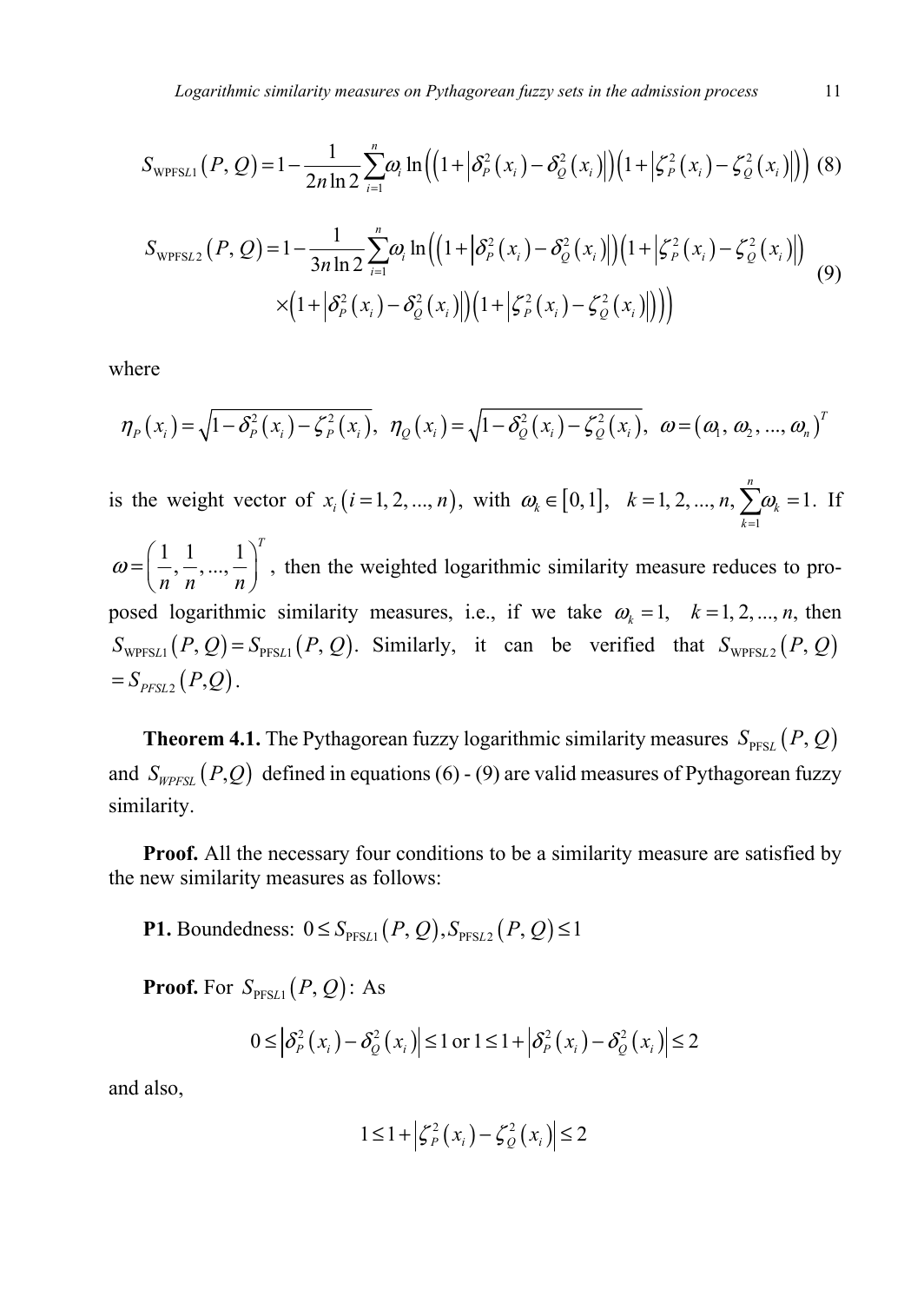therefore,

$$
1 \leq (1 + |\delta_P^2(x_i) - \delta_Q^2(x_i)|)(1 + |\zeta_P^2(x_i) - \zeta_Q^2(x_i)|) \leq 4
$$
  
\n
$$
\Rightarrow 0 \leq \ln((1 + |\delta_P^2(x_i) - \delta_Q^2(x_i)|)(1 + |\zeta_P^2(x_i) - \zeta_Q^2(x_i)|)) \leq 2\ln 2
$$
  
\n
$$
\Rightarrow 0 \leq \frac{1}{2n \ln 2} \sum_{i=1}^n \ln((1 + |\delta_P^2(x_i) - \delta_Q^2(x_i)|)(1 + |\zeta_P^2(x_i) - \zeta_Q^2(x_i)|)) \leq 1
$$
  
\n
$$
\Rightarrow 0 \leq 1 - \frac{1}{2n \ln 2} \sum_{i=1}^n \ln((1 + |\delta_P^2(x_i) - \delta_Q^2(x_i)|)(1 + |\zeta_P^2(x_i) - \zeta_Q^2(x_i)|)) \leq 1
$$

Thus,  $0 \leq S_{\text{PFSL1}}(P, Q) \leq 1$ .

Measure  $S_{\text{PFSL2}} ( P, Q )$  can be proved similarly.

**P2.** Separability:  $S_{PFSL1}(P,Q)$ ,  $S_{PFSL2}(P,Q) = 1 \Leftrightarrow P = Q$ .

**Proof.** For  $S_{PFT1}(P, Q)$ : For two PFSs *P* and *Q* in  $X = \{x_1, x_2, ..., x_n\}$ , if  $P = Q$ , then  $\delta_P^2(x_i) = \delta_Q^2(x_i)$  and  $\zeta_P^2(x_i) = \zeta_Q^2(x_i)$ .

Thus,

$$
\left| \delta_{P}^{2}(x_{i}) - \delta_{Q}^{2}(x_{i}) \right| = 0 \text{ and } \left| \zeta_{P}^{2}(x_{i}) - \zeta_{Q}^{2}(x_{i}) \right| = 0
$$
  
\n
$$
\Rightarrow (1 + \left| \delta_{P}^{2}(x_{i}) - \delta_{Q}^{2}(x_{i}) \right|)(1 + \left| \zeta_{P}^{2}(x_{i}) - \zeta_{Q}^{2}(x_{i}) \right|) = 1 \Rightarrow In1 = 0
$$
  
\n
$$
\Rightarrow \frac{1}{2n \ln 2} \sum_{i=1}^{n} \ln 1 = 0 \Rightarrow 1 - \frac{1}{2n \ln 2} \sum_{i=1}^{n} \ln 1 = 1
$$

Therefore,

$$
S_{PFSL1}(P,Q) = 1
$$
. If  $S_{PFST1}(P,Q) = 1$ ,

then this implies

$$
\frac{1}{2n \ln 2} \sum_{i=1}^{n} \ln \left( \left( 1 + \left| \delta_{P}^{2} \left( x_{i} \right) - \delta_{Q}^{2} \left( x_{i} \right) \right| \right) \left( 1 + \left| \zeta_{P}^{2} \left( x_{i} \right) - \zeta_{Q}^{2} \left( x_{i} \right) \right| \right) \right) = 0
$$
\n
$$
\Rightarrow \left( 1 + \left| \delta_{P}^{2} \left( x_{i} \right) - \delta_{Q}^{2} \left( x_{i} \right) \right| \right) \left( 1 + \left| \zeta_{P}^{2} \left( x_{i} \right) - \zeta_{Q}^{2} \left( x_{i} \right) \right| \right) = 1
$$
\n
$$
\Rightarrow \left( 1 + \left| \delta_{P}^{2} \left( x_{i} \right) - \delta_{Q}^{2} \left( x_{i} \right) \right| \right) = 1, \left( 1 + \left| \zeta_{P}^{2} \left( x_{i} \right) - \zeta_{Q}^{2} \left( x_{i} \right) \right| \right) = 1
$$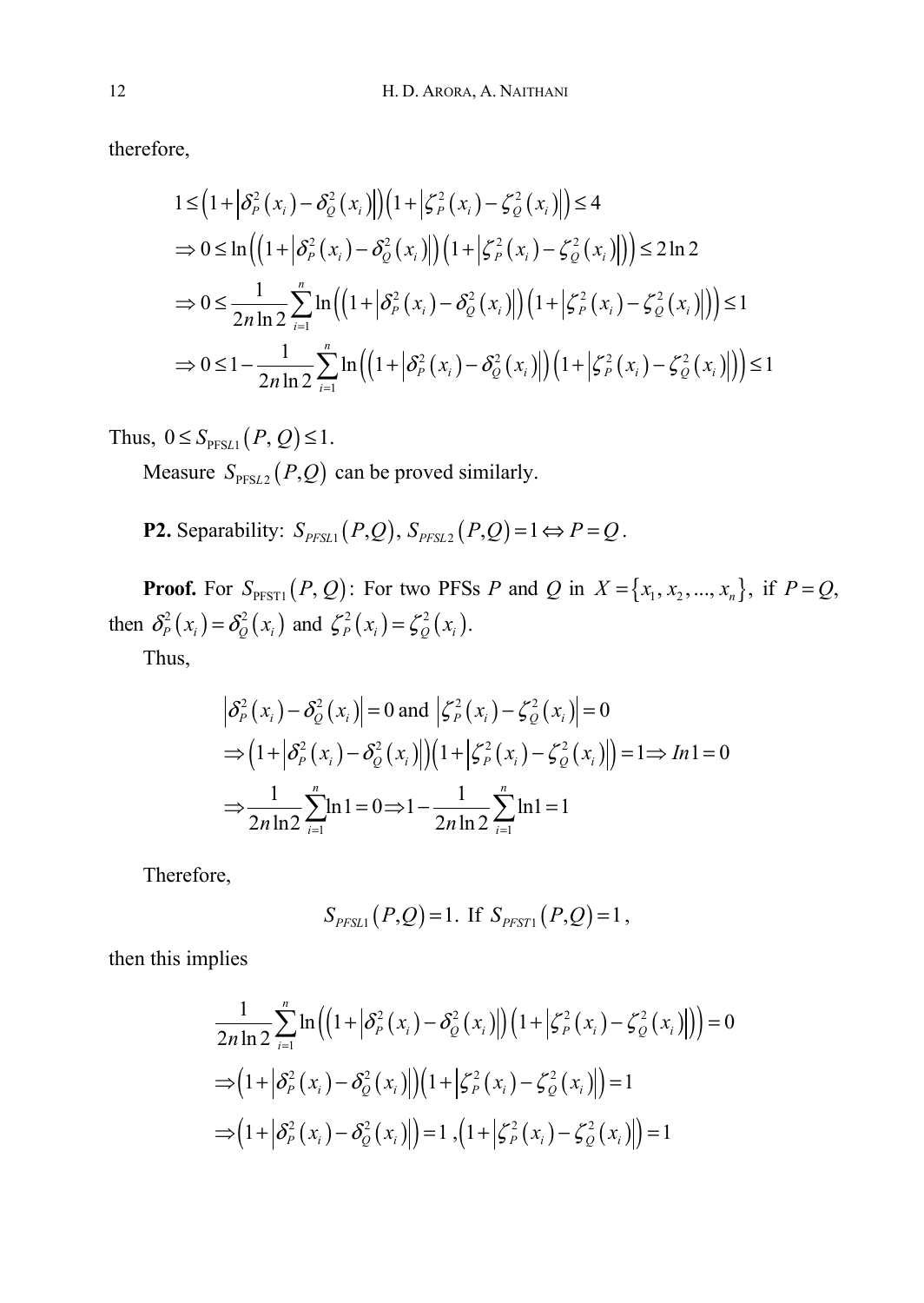Either  $\left|\delta_P^2(x_i) - \delta_Q^2(x_i)\right| = 0$  or  $\left|\zeta_P^2(x_i) - \zeta_Q^2(x_i)\right| = 0$ . Therefore,  $\delta_P^2(x_i) = \delta_Q^2(x_i)$ and  $\zeta_P^2(x_i) = \zeta_Q^2(x_i)$ . Hence  $P = Q$ .

Measure  $S_{\text{PFSL2}}(P, Q)$  can be proved similarly.

**P3.** Symmetric:  $S_{\text{PFSL1}}(P, Q) = S_{\text{PFSL1}}(Q, P)$  and  $S_{\text{PFSL2}}(P, Q) = S_{\text{PFSL2}}(Q, P)$ . Proofs are self-explanatory and straightforward.

**P4.** Inequality: If *R* is a PFS in *X* and  $P \subseteq Q \subseteq R$ , then

$$
S_{\text{PFS}T1}(P,R) \leq S_{\text{PFS}T1}(P,Q), S_{\text{PFS}T2}(P,R) \leq S_{\text{PFS}T2}(Q,R)
$$

and

$$
S_{\text{PFS}72}(P,R) \leq S_{\text{PFS}72}(P,Q), S_{\text{PFS}72}(P,R) \leq S_{\text{PFS}72}(Q,R)
$$

**Proof.** For  $S_{\text{PFS}T1}(P, Q)$ : If  $P \subseteq Q \subseteq R$ , then for  $x_i \in X$ , we have

$$
0 \leq \delta_P(x_i) \leq \delta_Q(x_i) \leq \delta_R(x_i) \leq 1 \text{ and } 1 \geq \zeta_P(x_i) \geq \zeta_Q(x_i) \geq \zeta_R(x_i) \geq 0
$$

This implies that

$$
0 \leq \delta_P^2(x_i) \leq \delta_Q^2(x_i) \leq \delta_R^2(x_i) \leq 1 \text{ and } 1 \geq \zeta_P^2(x_i) \geq \zeta_Q^2(x_i) \geq \zeta_R^2(x_i) \geq 0
$$

Thus, we have

$$
\left|\delta_{P}^{2}\left(x_{i}\right)-\delta_{Q}^{2}\left(x_{i}\right)\right|\leq\left|\delta_{P}^{2}\left(x_{i}\right)-\delta_{R}^{2}\left(x_{i}\right)\right|,\,\,\left|\delta_{Q}^{2}\left(x_{i}\right)-\delta_{R}^{2}\left(x_{i}\right)\right|\leq\left|\delta_{P}^{2}\left(x_{i}\right)-\delta_{R}^{2}\left(x_{i}\right)\right|
$$

and

$$
\left|\zeta_P^2(x_i)-\zeta_Q^2(x_i)\right|\leq \left|\zeta_P^2(x_i)-\zeta_R^2(x_i)\right|,\ \left|\zeta_Q^2(x_i)-\zeta_R^2(x_i)\right|\leq \left|\zeta_P^2(x_i)-\zeta_R^2(x_i)\right|;
$$

From the above we can write

$$
1+\left(\left|\delta_{P}^{2}\left(x_{i}\right)-\delta_{Q}^{2}\left(x_{i}\right)\right|\right)\left(\left|\zeta_{P}^{2}\left(x_{i}\right)-\zeta_{Q}^{2}\left(x_{i}\right)\right|\right)\leq1+\left(\left|\delta_{P}^{2}\left(x_{i}\right)-\delta_{R}^{2}\left(x_{i}\right)\right|\right)\left(\left|\zeta_{P}^{2}\left(x_{i}\right)-\zeta_{R}^{2}\left(x_{i}\right)\right|\right)
$$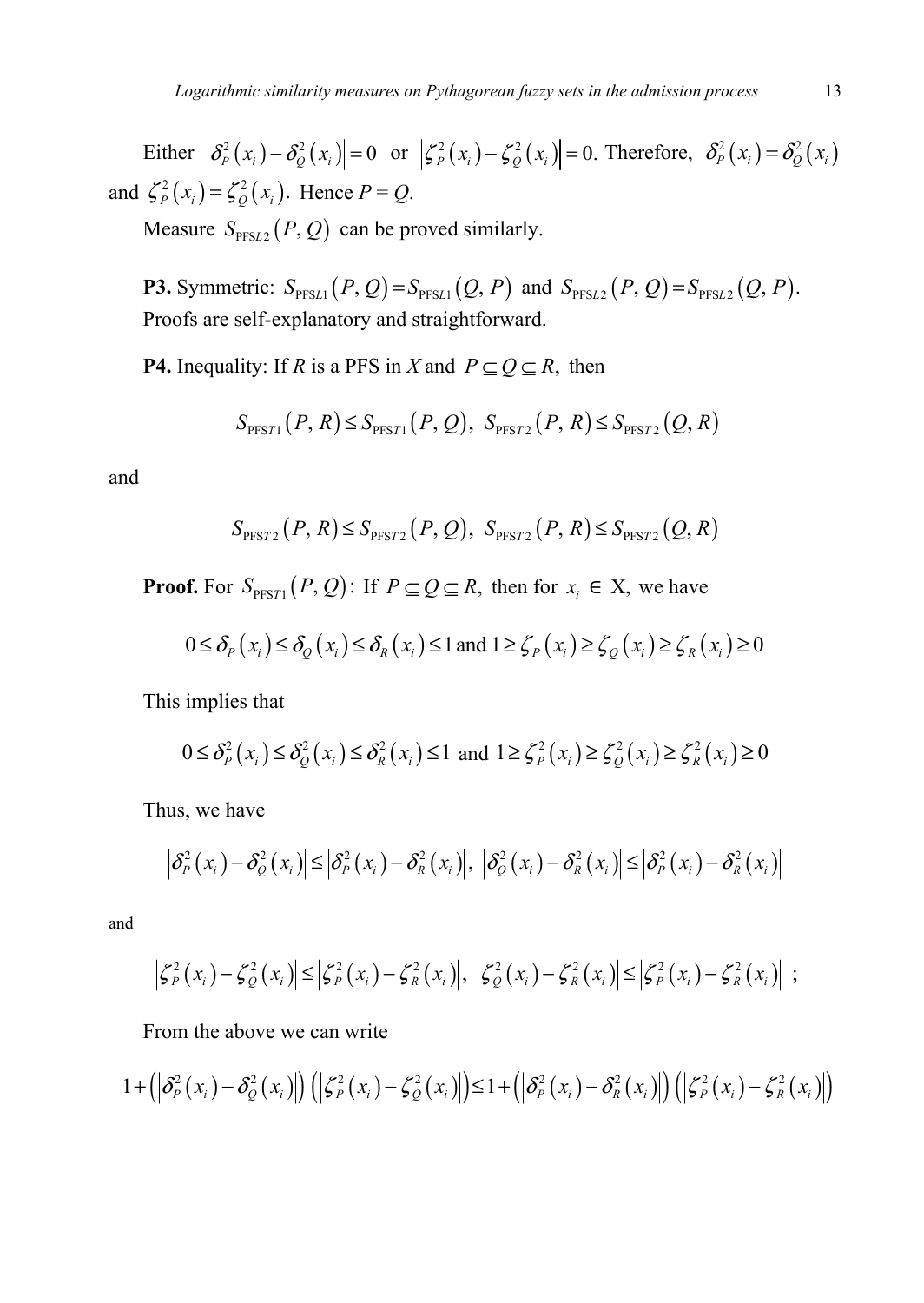$$
\Rightarrow \frac{1}{2n \ln 2} \sum_{i=1}^{n} \ln \left( \left( 1 + \left| \delta_{P}^{2}(x_{i}) - \delta_{Q}^{2}(x_{i}) \right| \right) \left( 1 + \left| \zeta_{P}^{2}(x_{i}) - \zeta_{Q}^{2}(x_{i}) \right| \right) \right)
$$
\n
$$
\leq \frac{1}{2n \ln 2} \sum_{i=1}^{n} \ln \left( \left( 1 + \left| \delta_{P}^{2}(x_{i}) - \delta_{R}^{2}(x_{i}) \right| \right) \left( 1 + \left| \zeta_{P}^{2}(x_{i}) - \zeta_{R}^{2}(x_{i}) \right| \right) \right)
$$
\n
$$
\Rightarrow 1 - \frac{1}{2n \ln 2} \sum_{i=1}^{n} \ln \left( \left( 1 + \left| \delta_{P}^{2}(x_{i}) - \delta_{Q}^{2}(x_{i}) \right| \right) \left( 1 + \left| \zeta_{P}^{2}(x_{i}) - \zeta_{Q}^{2}(x_{i}) \right| \right) \right)
$$
\n
$$
\leq 1 - \frac{1}{2n \ln 2} \sum_{i=1}^{n} \ln \left( \left( 1 + \left| \delta_{P}^{2}(x_{i}) - \delta_{R}^{2}(x_{i}) \right| \right) \left( 1 + \left| \zeta_{P}^{2}(x_{i}) - \zeta_{R}^{2}(x_{i}) \right| \right) \right)
$$
\n
$$
\Rightarrow S_{\text{PfSL1}}(P, R) \leq S_{\text{PfSL1}}(P, Q) \text{ similarly } S_{\text{PfSL1}}(P, R) \leq S_{\text{PfSL1}}(Q, R)
$$

Similar proofs can be made for  $S_{PFSL2}(P, R) \leq S_{PFSL2}(P, Q)$  and  $S_{PFSL2}(P, R)$  $\leq$  *S*<sub>PFS*L*2</sub> (*Q*, *R*). Analogous to the proofs done above, we can also validate properties depicted in Preposition 1 for weighted similarity measures  $S_{WPFSL1}(P, Q)$  and  $S_{WPFSL2}(P, Q)$  accordingly.

## **4.2. Numerical verification of the similarity measures**

Based on the parameters suggested by Wei and Wei [54], we verify whether the proposed similarity measures satisfy the above four properties:

**Example 1.** Let *P*, *Q*, *R* ∈ PFS(*X*) for *X* = {*x*<sub>1</sub>, *x*<sub>2</sub>, *x*<sub>3</sub>}. Suppose 
$$
P = \{x_1, 0.6, 0.2, x_2, 0.4, 0.6, x_3, 0.5, 0.3\},
$$
 $Q = \{x_1, 0.8, 0.2, x_2, 0.7, 0.3, x_3, 0.6, 0.3\},$  $R = \{x_1, 0.9, 0.1, x_2, 0.8, 0.2, x_3, 0.7, 0.1\}.$ 

The values for the proposed similarity measure are as follows:

$$
S_{\text{PFSL1}}(P, Q) = 1 - \frac{1}{6 \ln 2} \Big( \ln \Big( \Big( 1 + \Big| 0.6^2 - 0.8^2 \Big| \Big) \Big( 1 + \Big| 0.2^2 - 0.2^2 \Big| \Big) \Big) + \ln \Big\{ \Big( 1 + \Big| 0.4^2 - 0.7^2 \Big| \Big) \Big( 1 + \Big| 0.6^2 - 0.3^2 \Big| \Big) \Big\} + \ln \Big( \Big( 1 + \Big| 0.5^2 - 0.6^2 \Big| \Big) \Big( 1 + \Big| 0.3^2 - 0.3^2 \Big| \Big) \Big) \Big) = 1 - \frac{1}{6 \ln 2} (0.24686 + 0.5241958 + 0.10436) = 1 - \frac{0.8754158}{4.158883} = 0.7895069
$$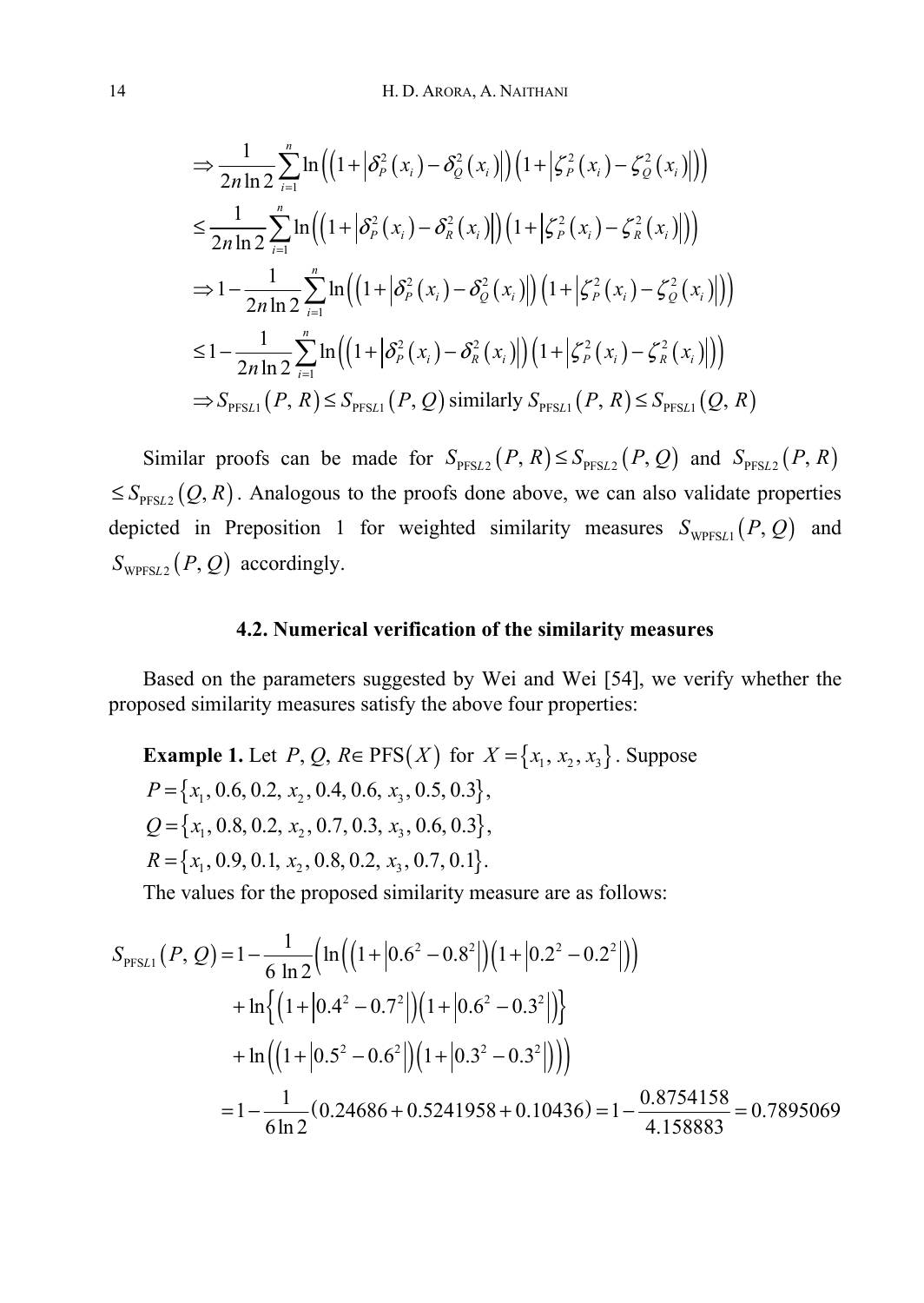$$
S_{\text{PFSL1}}(P, R) = 1 - \frac{1}{6 \ln 2} \Big( \ln \Big\{ \Big( 1 + \Big| 0.6^2 - 0.9^2 \Big| \Big) \Big( 1 + \Big| 0.2^2 - 0.1^2 \Big| \Big) \Big\} + \ln \Big( \Big( 1 + \Big| 0.4^2 - 0.8^2 \Big| \Big) \Big( 1 + \Big| 0.6^2 - 0.2^2 \Big| \Big) \Big) + \ln \Big( \Big( 1 + \Big| 0.5^2 - 0.7^2 \Big| \Big) \Big( 1 + \Big| 0.3^2 - 0.1^2 \Big| \Big) \Big) \Big) = 1 - \frac{1}{6 \ln 2} (0.40112 + 0.66967 + 0.29207) = 1 - \frac{1.3628685}{4.158883} = 0.6722993
$$

$$
S_{\text{PFSL1}}(Q, R) = 1 - \frac{1}{6 \ln 2} \Big( \ln \Big( \Big( 1 + \Big| 0.8^2 - 0.9^2 \Big| \Big) \Big( 1 + \Big| 0.2^2 - 0.1^2 \Big| \Big) \Big) + \ln \Big( \Big( 1 + \Big| 0.7^2 - 0.8^2 \Big| \Big) \Big( 1 + \Big| 0.3^2 - 0.2^2 \Big| \Big) \Big) + \ln \Big( \Big( 1 + \Big| 0.6^2 - 0.7^2 \Big| \Big) \Big( 1 + \Big| 0.3^2 - 0.1^2 \Big| \Big) \Big) \Big) = 1 - \frac{1}{6 \ln 2} (0.18656 + 0.18855 + 0.19917) = 1 - \frac{0.5742927}{4.158883} = 0.86191165
$$

The detailed computation for the proposed measures is summarised in Table 1.

| Proposed measure 1         | Numerical value | Proposed measure 2       | Numerical value |  |
|----------------------------|-----------------|--------------------------|-----------------|--|
| $S_{\text{PFSL1}}(P,Q)$    | 0.789507        | $S_{\text{PFSL2}}(P,Q)$  | 0.79403         |  |
| $S_{\text{PFSL1}}(P, R)$   | 0.672299        | $S_{\text{PFSL2}}(P, R)$ | 0.67774         |  |
| $S_{\text{PFSL1}}(Q, R)$   | 0.861912        | $S_{\text{PFSL2}}(Q, R)$ | 0.863838        |  |
| Proposed measure 3         | Numerical value | Proposed measure 4       | Numerical value |  |
| $S_{W{\text{PFSL1}}}(P,Q)$ | 0.92749         | $S_{WPESL2}(P,Q)$        | 0.925726        |  |
| $S_{WPFSL1}(P, R)$         | 0.889423        | $S_{WPESL2}(P, R)$       | 0.886281        |  |
| $S_{W \text{PFSL1}}(Q, R)$ | 0.954391        | $S_{WPFSL2}(Q, R)$       | 0.952944        |  |

Table 1. Numerical illustration to validate proposed measures

**Numerical justification.** From the above computations, it supports that **P1.**  $0 \leq S_{\text{PFSL}i}(P, Q), 0 \leq S_{\text{WPSL}i}(P, Q) \leq 1, j = 1, 2.$ 

**P2.** 
$$
S_{\text{PFS}Lj}(P,Q)
$$
,  $S_{\text{WPFS}Lj}(P,Q) = 1 \Leftrightarrow P = Q, j = 1, 2$ .

**P3.** It follows that

 $S_{\text{PFSL}j}( P, Q ) = S_{\text{PFSL}j}( Q, P )$  and  $S_{\text{WPSL}j}( P, Q ) = S_{\text{WPSL}j}( Q, P )$  *j* = 1, 2. (use of square and absolute value)

 $P4. S_{\text{PFS}Lj}(P, R) \leq S_{\text{PFS}Tj}(P, Q)$  and  $S_{\text{PFS}Lj}(P, R) \leq S_{\text{PFS}Lj}(Q, R)$ . Also,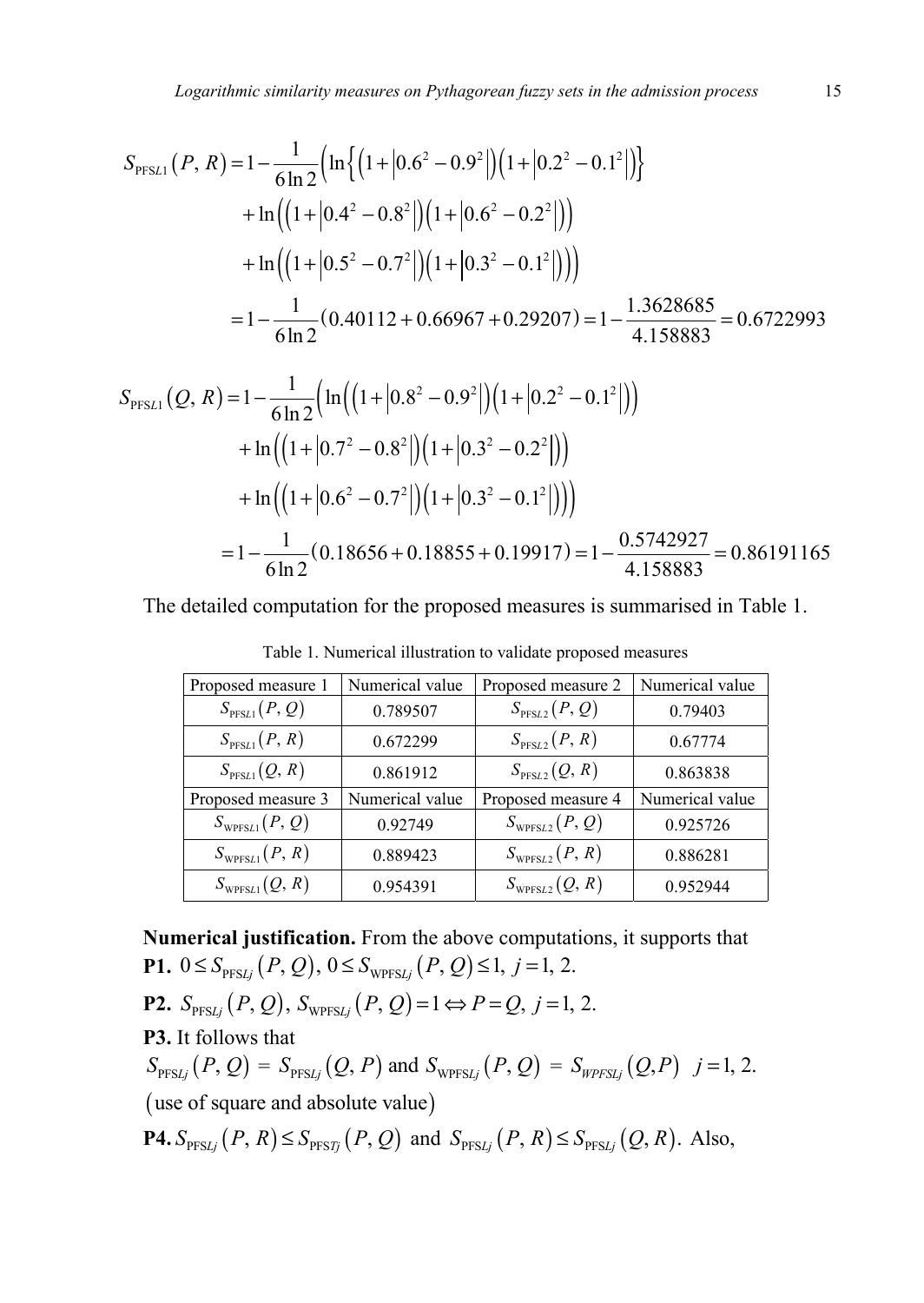$$
S_{\text{WPFS}Lj}(P,R) \le S_{\text{WPFS}Lj}(P,Q) \text{ and } S_{\text{WPFS}Lj}(P,R) \le S_{\text{WPFS}Lj}(Q,R) \quad \forall \quad j=1,2.
$$

## **5. Case study**

Similarity analysis has been studied and applied widely in a variety of domains. This section demonstrates the validity of the similarity measures for PFSs provided in Section 4 by presenting a specific branch of engineering approach to decision-making.

**Example 2.** Suppose there exists a set of candidates  $C = \{ \text{Alia } (C_1), \text{Privanka } (C_2), \}$ Salman  $(C_3)$ , Deepika  $(C_4)$ , Madhuri  $(C_5)$ , Ranbir  $(C_6)$ },  $S = \{Mathematics (S_1)$ , Physics  $(S_2)$ , Chemistry (*S*3)} be the set of subjects related to the performance of subject in 12th class and entrance examination, and suppose that there is a sample to be recognised as major engineering branches in India as  $B = \{Computer Science Engineering - CSE(B_1), Information$ Technology – IT  $(B_2)$ , Electronics and Communication Engineering – ECE  $(B_3)$ , Electrical and Electronics Engineering – EEE (*B*4), Mechanical Engineering/Civil Engineering  $-ME/CE(B_5)$ . Further, we consider the weights of these subjects as 0.5, 0.3 and 0.2, respectively.

Let  $R_1$  be the relation between applicants and subjects where represents the degree to which the candidate  $C$  clears the related subject prerequisites, whereas  $\zeta$  represents the degree to which the candidate *C* does not clear the related subject prerequisites. Similarly, let  $R_2$  be the relation between branches of engineering and subjects, where  $\delta$  represents the degree to which the concerned subject prerequisites  $(S)$  which decide the branch of engineering  $(B)$  and  $\zeta$  represents the degree to which the concerned subject prerequisites (*S*) which do not decide the branch of engineering (*B*). In the PFSs context, a simple and useful algorithm is proposed as follows:

**Step 1.** Represent the expert's viewpoints about the subjects and candidates such that the first entries are membership values, which represent the Pythagorean fuzzy values of the marks assigned to the questions that the applicants answered, and the second entries are nonmembership values which represent the Pythagorean fuzzy values of the marks assigned to the questions that the applicants failed. To make computations easier, convert these values to PFSs. Here, *C* = {Alia (*C*1), Priyanka (*C*2), Salman (*C*3), Deepika (*C*4), Madhuri (*C*5), Ranbir  $(C_6)$ , is the set of candidates and  $S = \{Mathematics (S_1), Physics (S_2), Chemistry$  $(S_3)$ } the set of subjects related to the performance of subject in 12th class.

**Step 2.** Construct the relation between various branches of engineering available and subjects based on prerequisites where  $\delta$  represents the degree to which the concerned subject *S* decides the branch of engineering, whereas ζ represents the degree to which the concerned subject *S* does not decide the branch of engineering.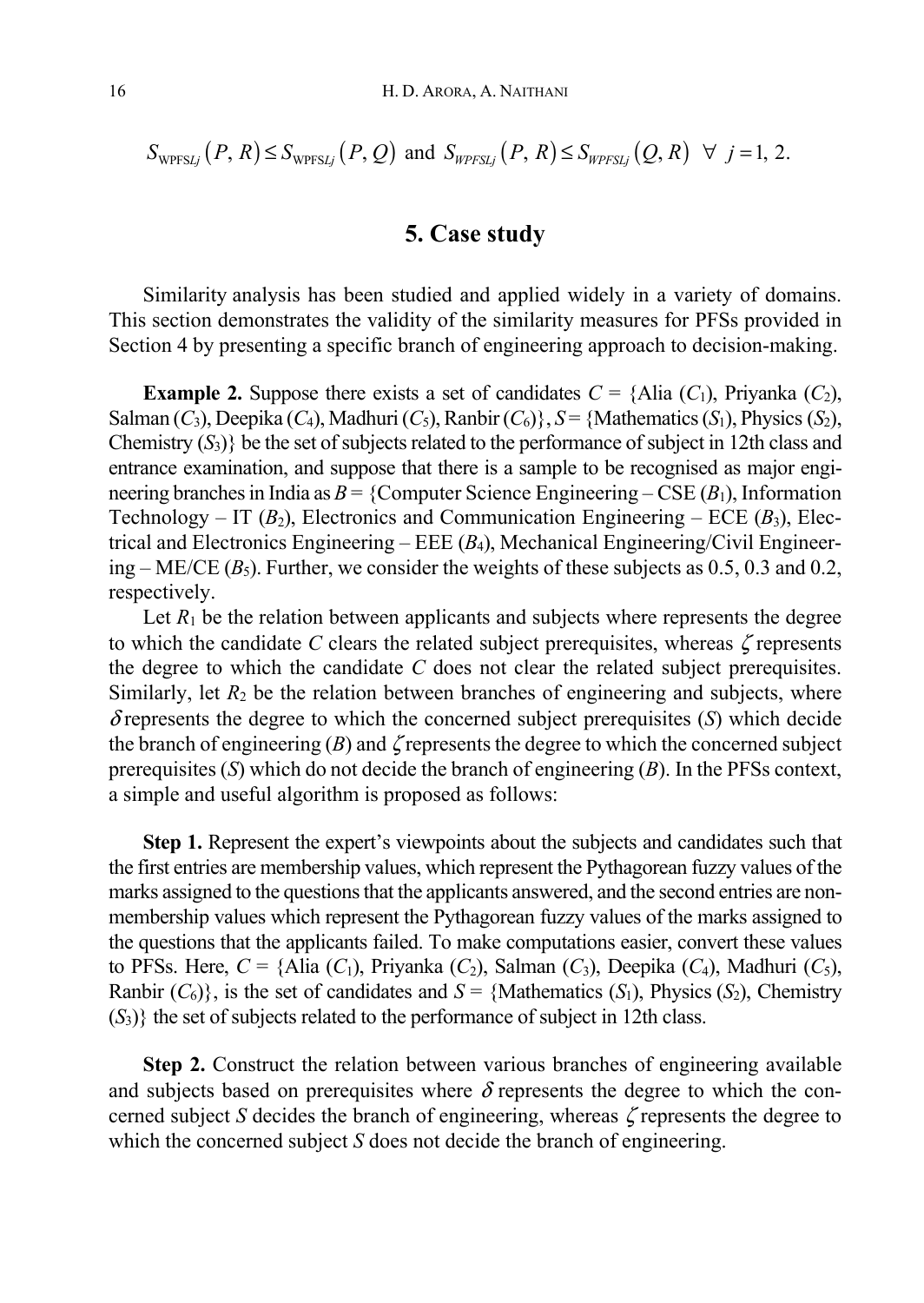**Step 3.** Construct the similarity relation candidate and branches for *S*<sub>PFS*L*1</sub>, *S*<sub>PFS</sub><sub>L2</sub>, *S*<sub>WPFSL1</sub>, and *S*<sub>WPFS2</sub> using equations (6)–(9).

**Step 4.** Validate the results through comparative analysis of the proposed logarithmic similarity with the existing measures. The data are shown in Tables 2 and 3.

| R,             |            | $S_{\gamma}$ |            |
|----------------|------------|--------------|------------|
| C <sub>1</sub> | (0.5, 0.4) | (0.5, 0.3)   | (0.5, 0.5) |
| C <sub>2</sub> | (0.6, 0.3) | (0.4, 0.5)   | (0.7, 0.2) |
| $C_3$          | (0.7, 0.2) | (0.5, 0.4)   | (0.4, 0.5) |
| C <sub>4</sub> | (0.8, 0.2) | (0.6, 0.3)   | (0.5, 0.3) |
| $C_5$          | (0.7, 0.2) | (0.7, 0.1)   | (0.6, 0.1) |
| C6             | (0.2, 0.3) | (0.4, 0.1)   | (0.5, 0.2) |

Table 2. The relation  $R_1$  between candidates and their subjects

Table 3. The  $R_3$  relation between subjects and the branches (disciplines)

| $R_{2}$ |            |            | В.         | $B_{\scriptscriptstyle A}$ |            |
|---------|------------|------------|------------|----------------------------|------------|
|         | (0.7, 0.2) | (0.8, 0.1) | (0.5, 0.3) | (0.5, 0.4)                 | (0.5, 0.3) |
|         | (0.6, 0.3) | (0.5, 0.2) | (0.5, 0.4) | (0.6, 0.3)                 | (0.6, 0.2) |
|         | (0.8, 0.2) | (0.7, 0.2) | (0.7, 0.3) | (0.8, 0.2)                 | (0.7, 0.2) |

We now determine the degree of similarity between *C* and *B* using logarithmic similarity measures suggested in equations  $(6)$ – $(9)$ . The obtained measure values are presented in Tables 4–7.

Table 4. The relation between the candidate and the branches for  $S_{\text{PFSL1}}(P, Q)$ 

| $S_{\text{PFSL1}}(P,Q)$ | $C_{1}$ | $C_{2}$ | $C_{2}$ | $C_{4}$ | $C_{\epsilon}$ | $C_{\epsilon}$ |
|-------------------------|---------|---------|---------|---------|----------------|----------------|
| $B_1$                   | 0.7709  | 0.8457  | 0.8185  | 0.8754  | 0.8856         | 0.7574         |
| B <sub>2</sub>          | 0.7779  | 0.8555  | 0.8176  | 0.8926  | 0.8639         | 0.7889         |
| $B_3$                   | 0.8800  | 0.9217  | 0.8322  | 0.8160  | 0.8033         | 0.8363         |
| B4                      | 0.8498  | 0.8455  | 0.7395  | 0.8026  | 0.8066         | 0.7963         |
| $B_5$                   | 0.8493  | 0.8852  | 0.7697  | 0.8339  | 0.8635         | 0.8514         |

Table 5. The relation between the candidate and the branches for  $S_{PFS/2} ( P, Q )$ 

| $S_{\text{PFSL2}}(P,Q)$ | $C_{1}$ | $C_{2}$ | $C_{\rm a}$ | $C_{A}$ | $C_{\rm s}$ | $C_{\epsilon}$ |
|-------------------------|---------|---------|-------------|---------|-------------|----------------|
| B <sub>1</sub>          | 0.7858  | 0.8561  | 0.8344      | 0.8476  | 0.8726      | 0.6919         |
| B <sub>2</sub>          | 0.8049  | 0.8563  | 0.8239      | 0.8719  | 0.8367      | 0.73955        |
| B <sub>3</sub>          | 0.8860  | 0.9232  | 0.8351      | 0.7896  | 0.7966      | 0.7850         |
| $B_4$                   | 0.8566  | 0.8620  | 0.7636      | 0.7832  | 0.8018      | 0.7323         |
| $B_5$                   | 0.8746  | 0.9051  | 0.7988      | 0.8066  | 0.8420      | 0.8027         |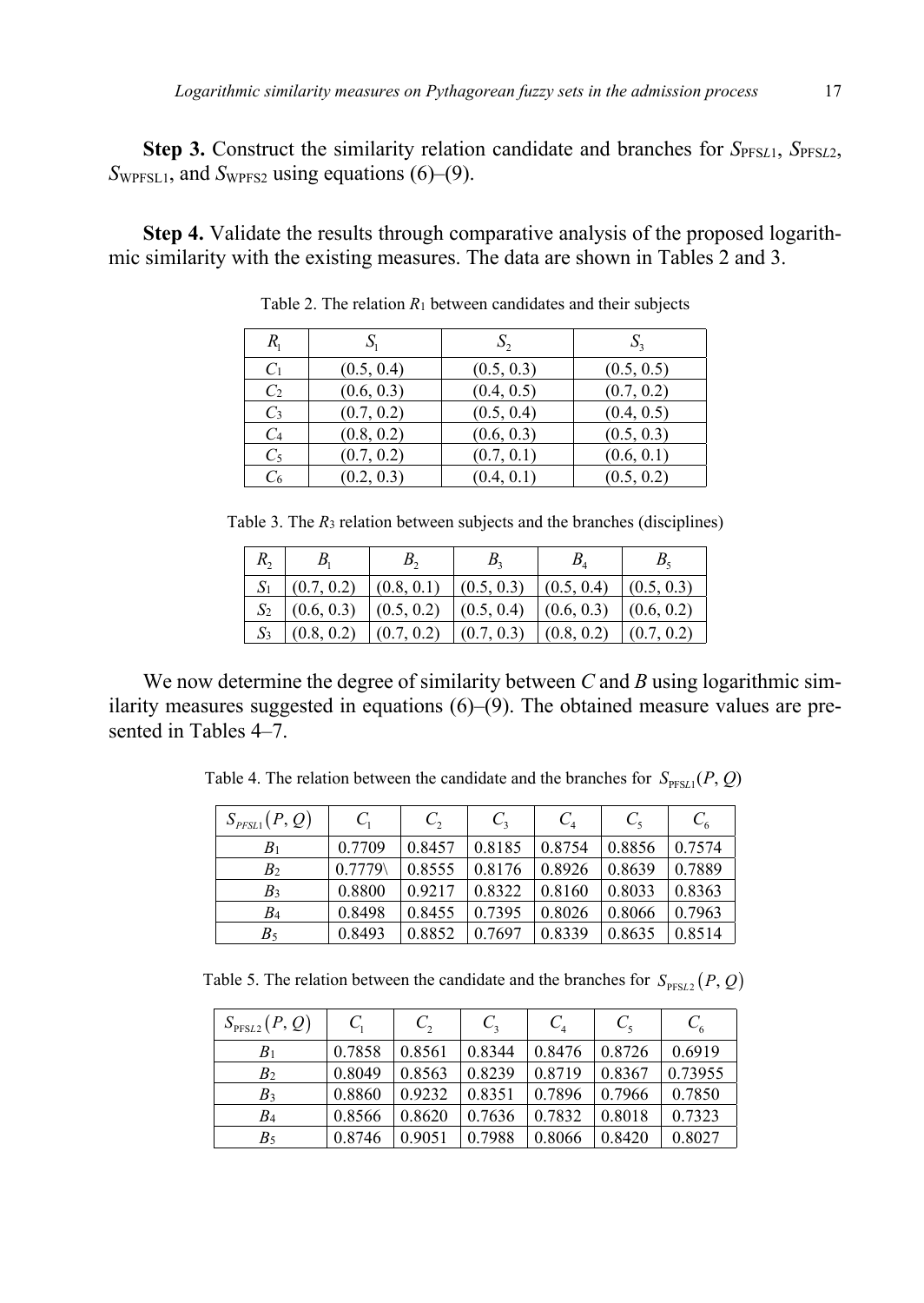| $S_{W{\text{PFSL1}}}(P,Q)$ | $C_{1}$ | $C_{2}$ | $C_{2}$ | $C_{4}$ | $C_{\rm s}$ | $C_6$  |
|----------------------------|---------|---------|---------|---------|-------------|--------|
| B <sub>1</sub>             | 0.9279  | 0.9488  | 0.9595  | 0.9650  | 0.9723      | 0.9149 |
| B <sub>2</sub>             | 0.9205  | 0.9411  | 0.9485  | 0.9727  | 0.9546      | 0.9155 |
| B <sub>3</sub>             | 0.9695  | 0.9726  | 0.9474  | 0.9317  | 0.9330      | 0.9480 |
| B4                         | 0.9674  | 0.9487  | 0.9200  | 0.9286  | 0.9328      | 0.9344 |
| B5                         | 0.9613  | 0.9605  | 0.9296  | 0.9383  | 0.9500      | 0.9514 |

Table 6. The relation between the candidate and the branches for  $S_{WPFSL}(P, Q)$ 

Table 7. The relation between the candidate and the branches for  $S_{\text{WPFSL2}}(P, Q)$ 

| $S_{W{\textnormal{PFSL2}}}(P,Q)$ |        | $C_{2}$ | $C_{\rm a}$ | $C_{\scriptscriptstyle{A}}$ | $C_{\epsilon}$ | $C_{6}$ |
|----------------------------------|--------|---------|-------------|-----------------------------|----------------|---------|
| B <sub>1</sub>                   | 0.9325 | 0.9533  | 0.9634      | 0.9560                      | 0.9705         | 0.8938  |
| B <sub>2</sub>                   | 0.9265 | 0.9406  | 0.9475      | 0.9667                      | 0.9467         | 0.8977  |
| B <sub>3</sub>                   | 0.9685 | 0.9718  | 0.9459      | 0.9222                      | 0.9311         | 0.9316  |
| B4                               | 0.9679 | 0.9563  | 0.9280      | 0.9238                      | 0.9351         | 0.9140  |
| B5                               | 0.9650 | 0.9648  | 0.9350      | 0.9275                      | 0.9433         | 0.9355  |

• Taking into account the numerical computations of the tables above for the logarithmic similarity measures, and for  $1, 2, ..., 6 = 1, 2, ..., 5$ , Alia, Priyanka, and Salman opted for ECE branch; Deepika opted for IT branch; Madhuri-CSE, however, Ranvir opted for ME/CE (Tables 4 and 5).

• For the measures and for 1, 2, ...,  $6 = 1, 2, ..., 5$ , Alia and Priyanka opted for ECE branch, Salman and Madhuri – CSE; Deepika – IT and Ranvir opted for ME/CE branch (Tables 6 and 7).

This analysis is done because the higher value of the candidates against every similarity measure demonstrates the greater likelihood of having the option to choose the branch.

# **6. Comparative study**

To demonstrate the dominance of the proposed logarithmic similarity measures, a comparison following Ullah [51] between the proposed similarity measures and the existing similarity measures is conducted, as based on the suggested numerical cases. We first demonstrate some existing similarity measures for the sake of comparison as shown in Table 8. The comparison demonstratedcan also be expressed graphically (Fig. 2).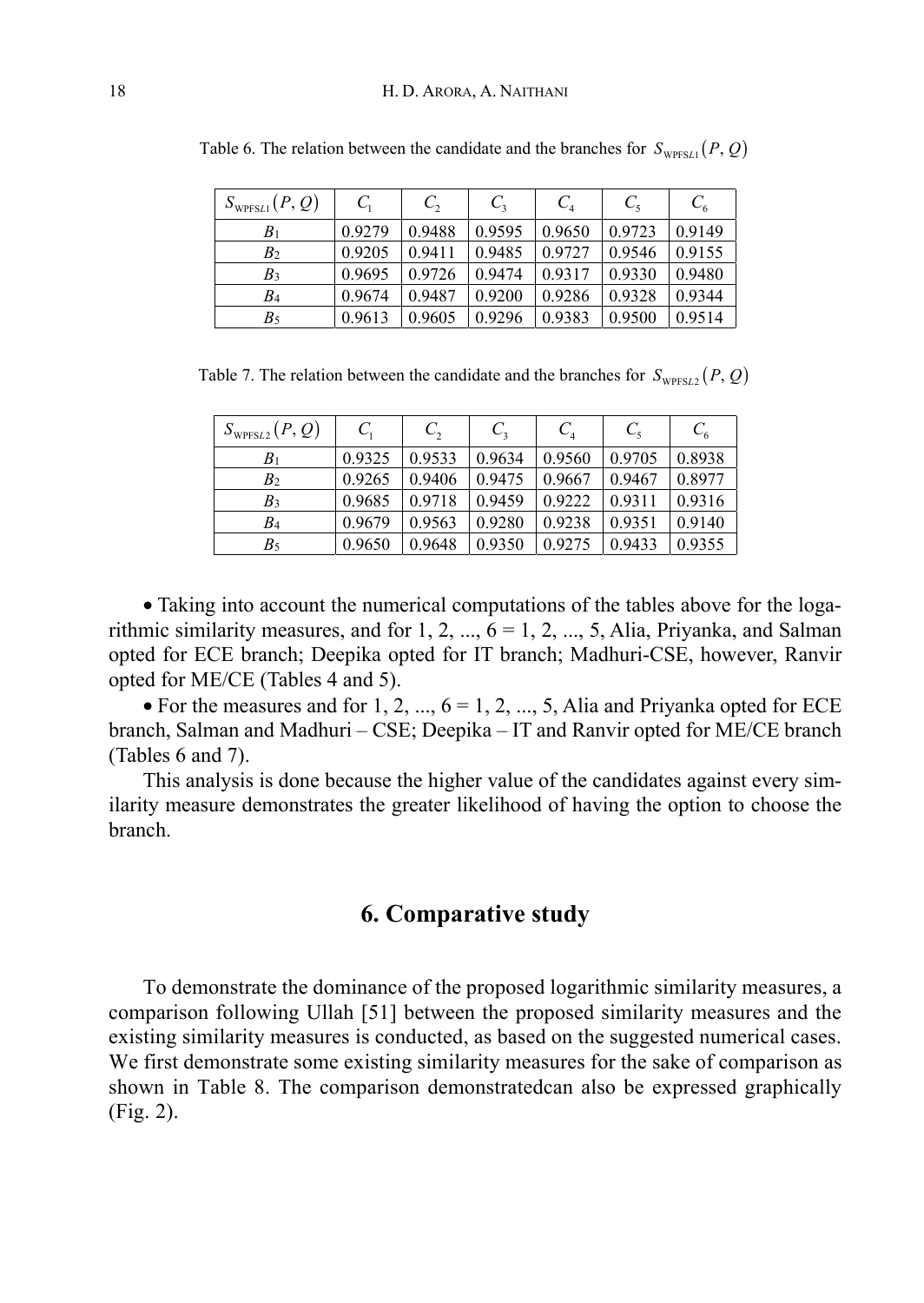| Measure                                                                                                                                                                                                                                                                                                      | Reference |
|--------------------------------------------------------------------------------------------------------------------------------------------------------------------------------------------------------------------------------------------------------------------------------------------------------------|-----------|
| $\operatorname{Sim}^1(P,Q) = 1 - \frac{1}{n} \sum_{i=1}^{n} \omega_i \left( \left  \delta_p^2(x_i) - \delta_Q^2(x_i) \right  \vee \left  \zeta_p^2(x_i) - \zeta_q^2(x_i) \right  \right)$                                                                                                                    | [39]      |
| $\operatorname{Sim}^{2}(P,Q) = \frac{1}{n} \sum_{i=1}^{n} \cos \left( \frac{\pi}{2} \left( \left  \delta_{P}^{2}(x_{i}) - \delta_{Q}^{2}(x_{i}) \right  \vee \left  \zeta_{P}^{2}(x_{i}) - \zeta_{Q}^{2}(x_{i}) \right  \right) \right)$                                                                     |           |
| $\operatorname{Sim}^{3}(P,Q)=\frac{1}{n}\sum_{i=1}^{n}\cos\left(\frac{\pi}{4}(\left \delta_{p}^{2}(x_{i})-\delta_{Q}^{2}(x_{i})\right +\left \zeta_{p}^{2}(x_{i})-\zeta_{Q}^{2}(x_{i})\right \right)\right)$                                                                                                 |           |
| $\operatorname{Sim}^4(P, Q) = \frac{1}{n} \sum_{i=1}^n w_i \cos \left( \frac{\pi}{2} \left( \left  \delta_p^2(x_i) - \delta_Q^2(x_i) \right  \vee \left  \zeta_p^2(x_i) - \zeta_Q^2(x_i) \right  \right) \right)$                                                                                            | [54]      |
| $\text{Sim}^{5}(P,Q) = \frac{1}{n} \sum_{i=1}^{n} w_i \cos \left( \frac{\pi}{4} ( \left  \delta^2_{P}(x_i) - \delta^2_{Q}(x_i) \right  + \left  \zeta^2_{P}(x_i) - \zeta^2_{Q}(x_i) \right  \right)$                                                                                                         |           |
| $\mathrm{Sim}^9(P, Q) = \frac{1}{n} \sum_{r=1}^{n} \left[ 2^{1 - (\left \delta_p^2(x_i) - \delta_Q^2(x_i)\right  \vee \left \zeta_p^2(x_i) - \zeta_Q^2(x_i)\right )} - 1 \right]$                                                                                                                            |           |
| $\mathrm{Sim}^{10}\left(P,Q\right) = \frac{1}{n}\sum_{i=1}^{n}\left[2^{-\frac{1}{2}\left(\left \delta_{P}^{2}\left(x_{i}\right) - \delta_{Q}^{2}\left(x_{i}\right)\right  + \left \xi_{P}^{2}\left(x_{i}\right) - \xi_{Q}^{2}\left(x_{i}\right)\right )}{-1}\right]$                                         |           |
| $\text{Sim}^{11}(P,Q) = \frac{1}{n} \sum_{r=1}^{n} \left[ 2^{1 - (\left \delta_{\rho}^{2}(x_{r}) - \delta_{\mathcal{Q}}^{2}(x_{r})\right  \vee \left \zeta_{\rho}^{2}(x_{r}) - \zeta_{\mathcal{Q}}^{2}(x_{r})\right  \vee \left \eta_{\rho}^{2}(x_{r}) - \eta_{\mathcal{Q}}^{2}(x_{r})\right )} - 1 \right]$ | [68]      |
| $\text{Sim}^{12}\left(P,Q\right) = \frac{1}{n}\sum_{i=1}^{n} \left  2^{-\frac{1}{2} \left( \left  \delta_P^2(x_i) - \delta_Q^2(x_i) \right  + \left  \zeta_P^2(x_i) - \zeta_Q^2(x_i) \right  + \left  \eta_P^2(x_i) - \eta_Q^2(x_i) \right  \right)} - 1 \right $                                            |           |

Table 8. Similarity measures proposed by various authors

Table 9. Comparison of existing measures with the proposed similarity measures

| Sim                      | $C_{1}$    | $C_{2}$ | $C_{3}$    | $C_{4}$   | $C_{\rm s}$ | $C_{\epsilon}$ |
|--------------------------|------------|---------|------------|-----------|-------------|----------------|
| Sim <sup>1</sup> (P, Q)  |            |         | <b>ECE</b> |           | <b>CSE</b>  | ME/CE          |
| $\text{Sim}^2(P, Q)$     |            |         | IT         |           | ME/CE       | <b>ECE</b>     |
| $\text{Sim}^3(P, Q)$     |            |         | ECE        |           | <b>IT</b>   | ME/CE          |
| $\text{Sim}^4(P, Q)$     | <b>ECE</b> |         |            |           |             | <b>ECE</b>     |
| $\text{Sim}^5(P, Q)$     |            |         | <b>IT</b>  |           | <b>CSE</b>  |                |
| $\text{Sim}^6(P, Q)$     |            |         | <b>ECE</b> |           |             |                |
| $\text{Sim}^7(P, Q)$     |            |         |            | <b>IT</b> | ME/CE       | ME/CE          |
| $Sim^8(P, Q)$            |            |         |            |           | CSE         |                |
| $\text{Sim}^9(P, Q)$     |            |         |            |           |             | <b>ECE</b>     |
| $\text{Sim}^{10}(P, Q)$  |            |         | <b>ECE</b> |           |             |                |
| Sim <sup>11</sup> (P, Q) |            |         |            |           |             | ME/CE          |
| $\text{Sim}^{12}(P, Q)$  |            |         | CSE        |           |             |                |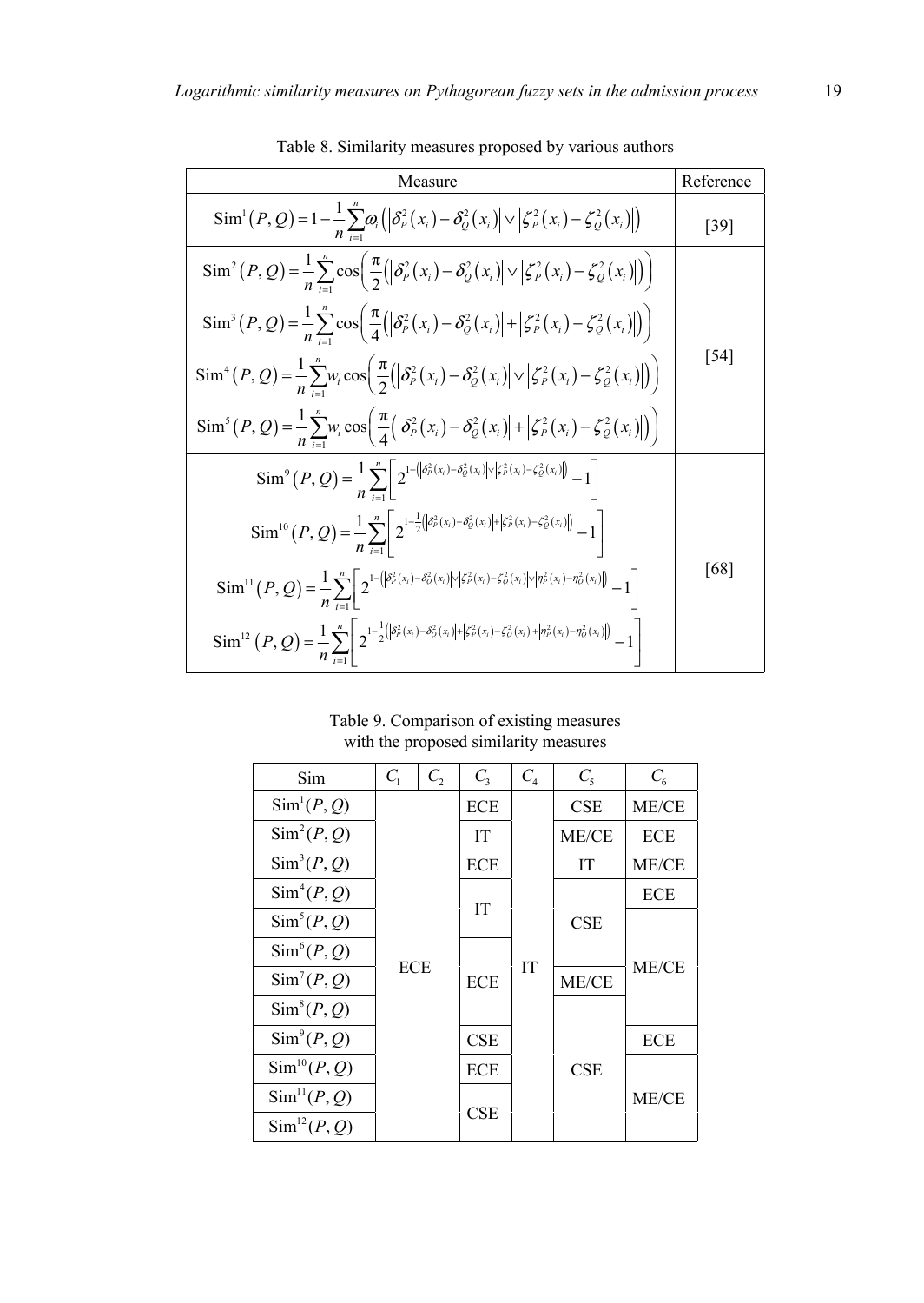

Table 9. Comparison of existing measures with the proposed similarity measures

Table 9 represents a comprehensive evaluation of the logarithmic similarity measures for PFSs on some common data sets displayed in Table 2 and Table 3. From the numerical results presented in Table 9, a comparison is done between the similarity measures proposed by the authors shown in Table 8 and the results attained using our proposed similarity measures for PFSs. It is noticed that the results obtained by using our proposed similarity measures are analogous with the existing measures.

## **7. Conclusion**

In the concept of PFSs, how to measure the similarity precisely and accurately is still an open issue, which may lead to chaos in decision-making. In recent times, numerous similarity measures have been established for measuring the level of similarity between PFSs. Nevertheless, it appears that there have been no examinations of similarity measures based of logarithmic function for PFSs. To solve this problem, in this article, a completely new method of logarithmic similarity measures and weighted similarity measures which comply with the conventional parameters of PFSs that meets all the axioms of similarity requirements is proposed. The key feature of the newly proposed

Fig. 2. Comparison of existing similarity measures with the proposed measures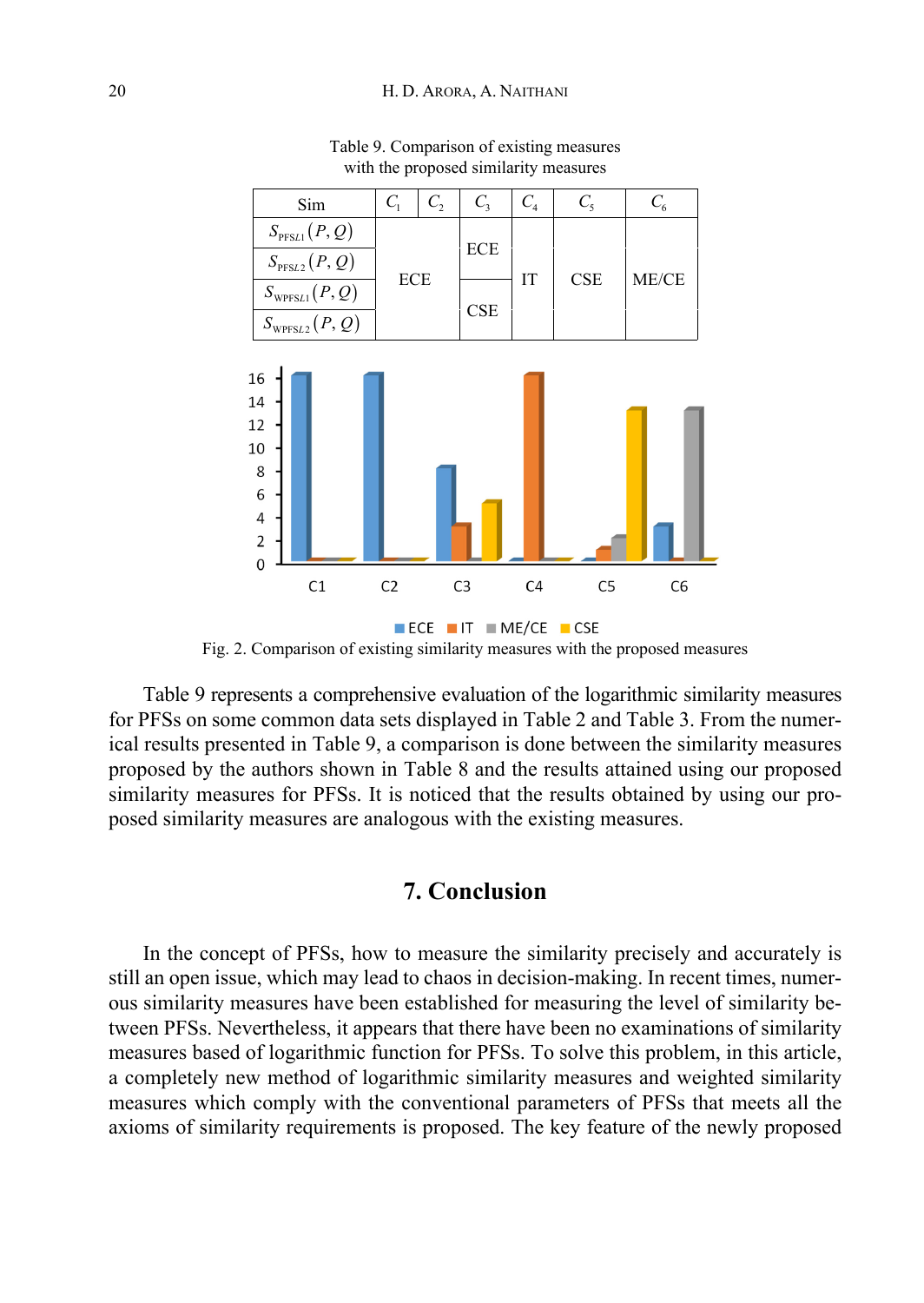method is that it considers the index of hesitance and distributes its mass among membership and non-membership in a suitable manner, hence enhancing the function of membership and non-membership in producing similarity between PFSs. In addition, the decline in the hesitancy grade is critical in reducing the ambiguity in PFSs. We confirmed the credibility of the proposed similarity measures through numerical computations as well. Further, we employed these similarity measures for the application of career growth in engineering under the university admission procedure. Recommended PFSs for similarity measures are a significant device to address the vulnerabilities in the data in a more productive way when contrasted with the other existing sets. The proposed method yields far more realistic findings than some earlier methods, as it is more practical and corresponds to intuitive judgments. When compared to other methods, the suggested method determines the effectiveness following those generated by other methods that validate the newly proposed method in practical applications. It has been seen that the proposed similarity measures cannot be used to problems when information is in a T-spherical fuzzy environment. Therefore, these intended measures can be applied to medical diagnosis, complex decision-making, T-Spherical fuzzy environment, Neutrosophic fuzzy sets, and risk analysis in the future course of action.

#### **Acknowledgements**

The authors express their gratitude to the reviewers for their valuable suggestions which helped us in improving the quality of the paper to a great extent.

#### **References**

- [1] ATANASSOV K.T., *Intuitionistic fuzzy sets*, Fuzzy Sets Syst., 1986, 20 (1), 87–96.
- [2] ATANASSOV K.T., *More on intuitionistic fuzzy sets*, Fuzzy Sets Syst., 1989, 33 (1), 37–45.
- [3] BADI I., PAMUCAR D., *Supplier selection for steelmaking company by using combined Grey–Marcos methods*, Dec. Mak. Appl. Manage. Eng., 2020, 3 (2), 37–48.
- [4] CHEN S.-M.,CHENG S.-H., LAN T.-C., *Multicriteria decision-making based on the TOPSIS method and similarity measures between intuitionistic fuzzy values*, Inf. Sci., 2016, 367–368, 279–295.
- [5] EJEGWA P.A., *Intuitionistic fuzzy sets approach in appointment of positions in an organization via max–min–max rule*, Glob. J. Sci. Front. Res. Math. Dec. Sci., 2015, 15 (6), 1–6.
- [6] EJEGWA P.A., *Distance and similarity measures for Pythagorean fuzzy sets*, Gran. Comp., 2020, 2, 1–17.
- [7] EJEGWA P.A., *New similarity measures for Pythagorean fuzzy sets with applications*, Int. J. Fuzzy Comp. Model., 2020, 3 (1), 1–17.
- [8] EJEGWA P.A., AKUBO A.J., JOSHUA O.M., *Intuitionistic fuzzzy sets in career determination*, J. Inf. Comp. Sci., 2014, 9 (4), 285–288.
- [9] EJEGWA P.A., *Pythagorean fuzzy set and its application in career placements based on academic performance using max-min–max composition*, Comp. Int. Syst., 2019, 5 (2), 165–175.
- [10] EJEGWA P.A, AWOLOLA J.A., *Novel distance measures for Pythagorean fuzzy sets with applications to pattern recognition problems*, Granul Comput., 2021, 6 (1), 181–189.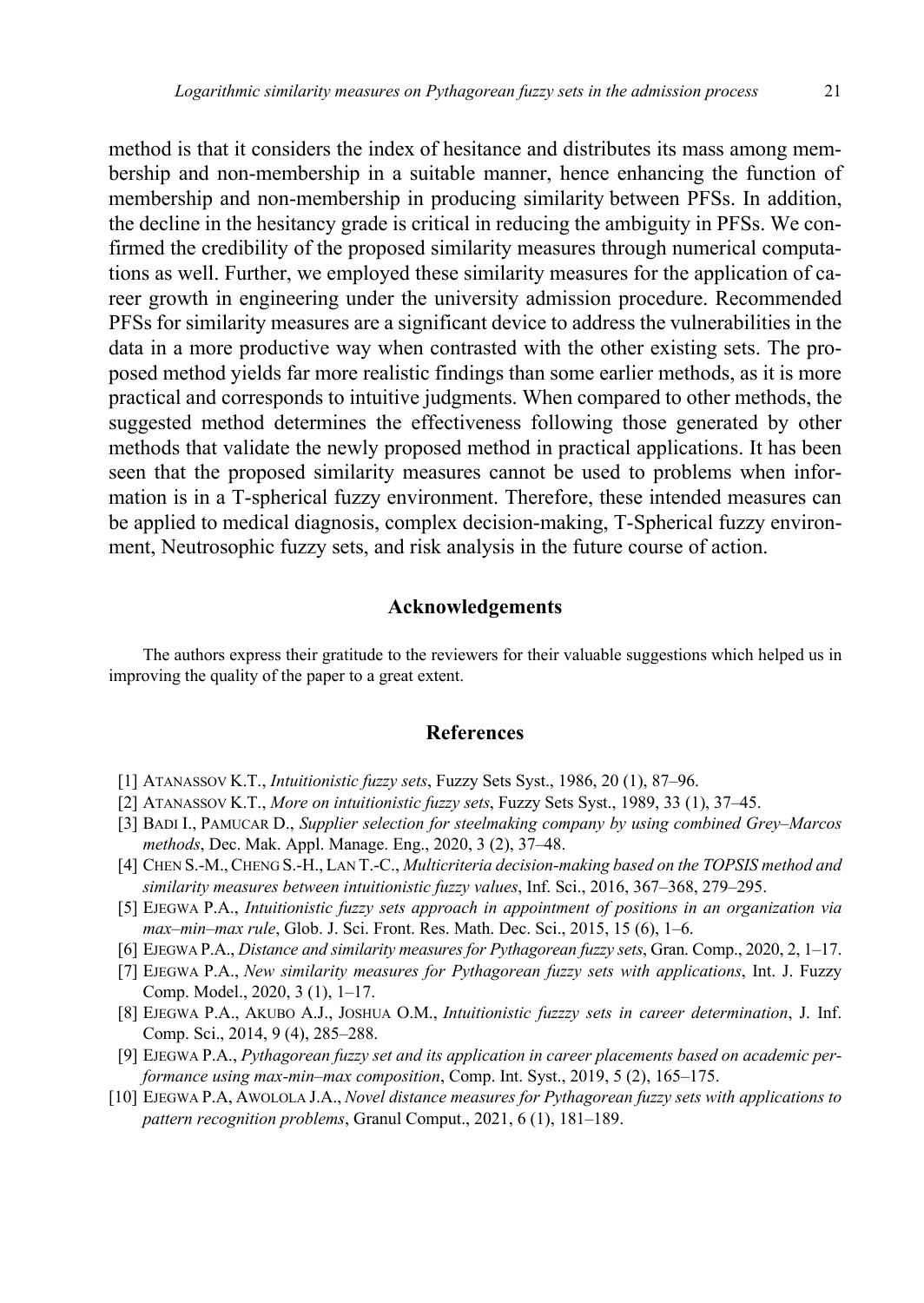- [11] EJEGWA P.A., FENG Y., WEN S., ZHANG W., *Determination of pattern recognition problems based on a pythagorean fuzzy correlation measure from statistical viewpoint*, 13th Int. Conf. Advanced Computational Intelligence (ICACI), 2021, 2021, 132–139.
- [12] EJEGWA P., WEN S., FENG Y., ZHANG W., TANG N., *Novel Pythagorean fuzzy correlation measures via Pythagorean fuzzy deviation, variance and covariance with applications to pattern recognition and career placement*, IEEE Transactions on Fuzzy Systems (early access), DOI: 10.1109/TFUZZ. 2021.3063794.
- [13] EJEGWA P.A., WEN S., FENG Y., ZHANG W., CHEN J., *Some new Pythagorean fuzzy correlation techniques via statistical viewpoint with applications to decision-making problems*, J. Int. Fuzzy Syst., 2021, 40 (5), 9873–9886.
- [14] GOU X., XU Z., REN P., *The properties of continuous Pythagorean fuzzy information*, Int. J. Int. Syst., 2016, 31 (5), 401–424.
- [15] GARG H., *A new generalized Pythagorean fuzzy information aggregation using Einstein operations and its application to decision-making*, Int. J. Int. Syst., 2016, 31 (9), 886–920.
- [16] GARG H., *Generalized Pythagorean fuzzy geometric aggregation operators using Einstein t-norm and t-conorm for multicriteria decision-making process*, Int. J. Int. Syst., 2017, 32 (6), 597–630.
- [17] GARG H., *A new exponential operational law and their aggregation operators of interval-valued Pythagorean fuzzy information*, Int. J. Int. Syst., 2018, 33 (3), 653–683.
- [18] GARG H., KUMAR K., *An advance study on the similarity measures of intuitionistic fuzzy sets based on the set pair analysis theory and their application in decision-making*, Soft Comp., 2018, 22 (15), 4959–4970.
- [19] GERGIN R.E., PEKER İ., GÖK KISA A.C., *Supplier selection by integrated IFDEMATEL-IFTOPSIS method. A case study of automotive supply industry*, Dec. Mak. Appl. Manage. Eng., 2021, DOI: 10.31181 /dmame211221075g.
- [20] HUNG K.-C., WANG P.-K., *An integrated intuitionistic fuzzy similarity measures for medical problems*, Int. J. Comp. Int. Syst., 2014, 7 (2), 327–343.
- [21] HUSSIAN Z., YANG M.S., *Distance and similarity measures of Pythagorean fuzzy sets based on the Hausdorff metric with application to fuzzy TOPSIS*, Int. J. Int. Syst., 2019, 34 (10), 2633–2654.
- [22] HWANG C.-M., YANG M.-S., HUNG W.-L., LEE M.-G., *A similarity measure of intuitionistic fuzzy sets based on the Sugeno integral with its application to pattern recognition*, Inf. Sci., 2012, 189, 93–109.
- [23] HWANG C.M., YANG M.S., HUNG W.L., *New similarity measures of intuitionistic fuzzy sets based on the Jaccard index with its application to clustering*, Int. J. Int. Syst., 2018, 33 (8), 1672–1688.
- [24] JAN N., ZEDAM L., MAHMOOD T., ULLAH K., ALI Z., *Multiple attribute decision-making method under linguistic cubic information*, J. Int. Fuzzy Syst., 2018, 36 (1), 253–269.
- [25] KHAN M.S.A., ABDULLAH S., ALI A., AMIN F., *Pythagorean fuzzy prioritized aggregation operators and their application to multi attribute group decision-making*, Gran. Comp., 2019, 4 (2), 249–263.
- [26] DENGFENG L., CHUNTIAN C., *New similarity measures of intuitionistic fuzzy sets and application to pattern recognitions*, Patt. Rec. Lett., 2002, 23 (1–3), 221–225.
- [27] LIANG D., XU Z., *The new extension of TOPSIS method for multiple criteria-decision-making with hesitant Pythagorean fuzzy sets*, Appl. Soft Comp., 2017, 60, 167–179.
- [28] MAHMOOD T., ULLAH K., ULLAH M., JAN N., DELI I., *Some aggregation operators for bipolar-valued hesitant fuzzy information based on einstein operational laws*, J. Eng. Appl. Sci., 2017, 36 (2), 63–72.
- [29] MAHMOOD T., ULLAH K., KHAN Q., *Some aggregation operators for bipolar-valued hesitant fuzzy information*, J. Fund. Appl. Sci., 2018, 10 (4S), 240–245.
- [30] MAHMOOD T., ULLAH K., KHAN Q., JAN N., *An approach toward decision-making and medical diagnosis problems using the concept of spherical fuzzy sets*, Neural Comp. Appl., 2019, 31, 7041–7053.
- [31] MOHD W.R.W., ABDULLAH L., *Similarity measures of Pythagorean fuzzy sets based on combination of cosine similarity measure and Euclidean distance measure*, AIP Conf Proc., 2018, 1974, PMID 030017-1-030017-7.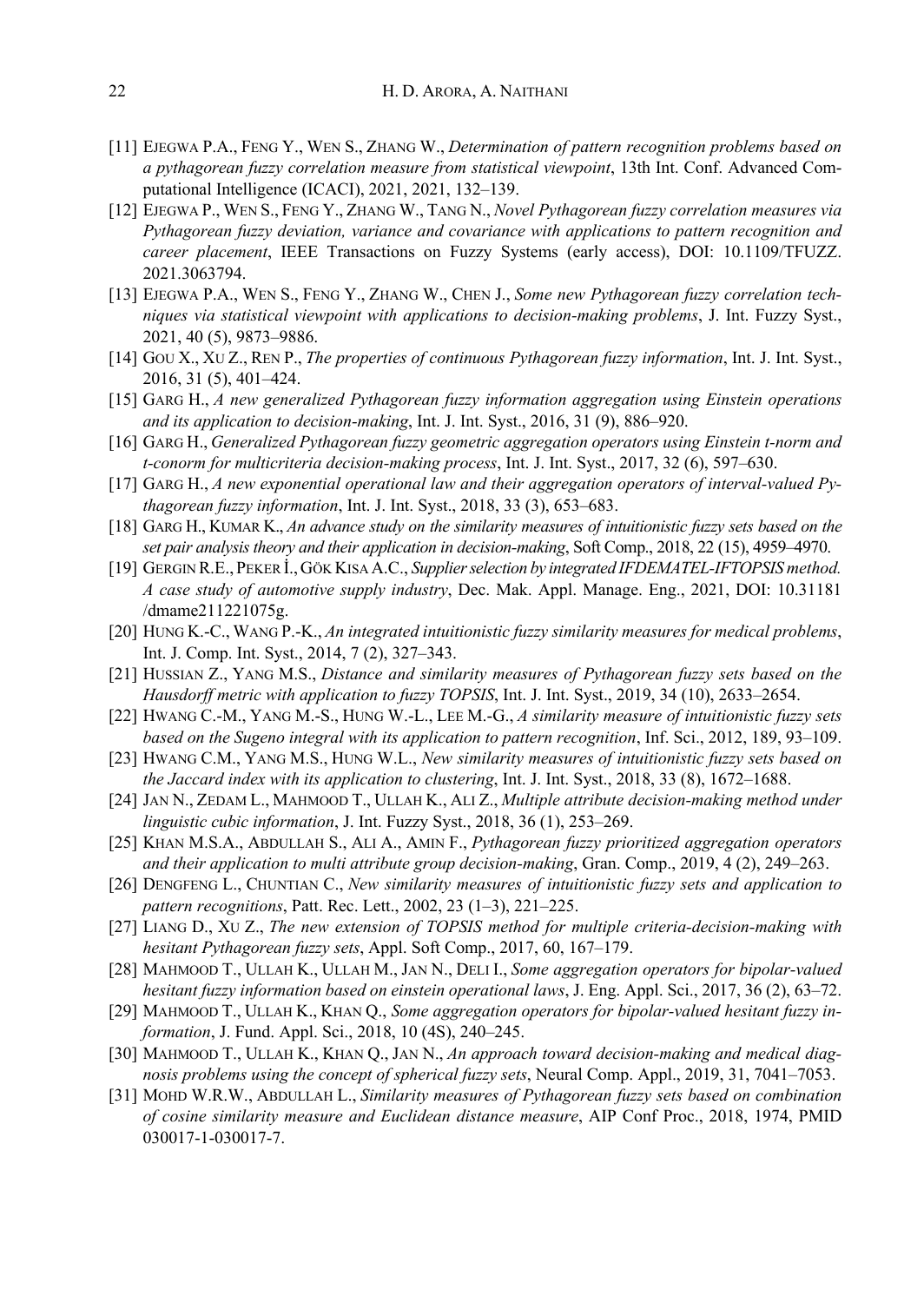- [32] MUTHUKUMAR P., SAI SUNDARA KRISHNAN G.S.S., *A similarity measure of intuitionistic fuzzy soft sets and its application in medical diagnosis*, Appl. Soft Comp., 2016, 41, 148–156.
- [33] NGUYEN X.T., NGUYEN V.D., NGUYEN V.H., GARG H., *Exponential similarity measures for Pythagorean fuzzy sets and their applications to pattern recognition and decision-making process*, Comp. Int. Syst., 2019, 5 (2), 217–228.
- [34] PENG X., *New similarity measure and distance measure for Pythagorean fuzzy set*, Comp. Int. Syst., 2019, 5 (2), 101–111.
- [35] PENG X.D., GARG H., *Multiparametric similarity measures on Pythagorean fuzzy sets with applications to pattern recognition*, Appl. Int., 2019, 49 (12), 4058–4096.
- [36] PENG X., SELVACHANDRAN G., *Pythagorean fuzzy set, state of the art and future directions*, Artif. Int. Rev., 2019, 52 (3), 1873–1927.
- [37] PENG X., YANG Y., P*ythagorean fuzzy Choquet integral based MABAC method for multiple attribute group decision-making*, Int. J. Int. Syst., 2016, 31 (10), 989–1020.
- [38] PENG X., YANG Y., *Some results for Pythagorean fuzzy sets*, Int. J. Int. Syst., 2015, 30 (11), 1133–1160.
- [39] PENG X., YUAN H., YANG Y., *Pythagorean fuzzy information measures and their applications*, Int. J. Int. Syst., 2017, 32 (10), 991–1029.
- [40] PETROVIC I., KANKARAS M., *A hybridized IT2FS-DEMATEL-AHPTOPSIS multicriteria decision-making approach, case study of selection and evaluation of criteria for determination of air traffic control radar position*, Dec. Mak. Appl. Manage. Eng., 2020, 3 (1), 134–152.
- [41] RAHMAN K., ABDULLAH S., SHAKEEL M., KHAN M.S.A., ULLAH M., *Interval-valued Pythagorean fuzzy geometric aggregation operators and their application to group decision-making problem*, Cogent. Math., 2017, 4, 1–19.
- [42] RAHMAN K., ABDULLAH S., *Generalized interval-valued Pythagorean fuzzy aggregation operators and their application to group decision-making*, Gran. Comp., 2019, 4 (1), 15–25.
- [43] RAHMAN K., ALI A., ABDULLAH S, AMIN F., *Approaches to multi-attribute group decision-making based on induced interval-valued Pythagorean fuzzy Einstein aggregation operator*, New Math. Nat. Comp., 2018, 14 (3), 343–361.
- [44] RAJARAJESWARI P., UMA N., *Intuitionistic fuzzy multi similarity measure based on cotangent function*, Int. J. Eng. Res. Techn., 2013, 2 (11), 1323–1329.
- [45] REN P., XU Z., GOU X., *Pythagorean fuzzy TODIM approach to multi-criteria decision-making*, Appl. Soft. Comp., 2016, 42, 246–259.
- [46] SON L.H., PHONG P.H., *On the performance evaluation of intuitionistic vector similarity measures for medical diagnosis*, J. Int. Fuzzy Syst., 2016, 31 (3), 1597–1608.
- [47] SZMIDT E., KACPRZYK J., *Intuitionistic fuzzy sets in some medical applications*, Note IFS., 2001, 7 (4), 58–64.
- [48] TARUNA, ARORA, H.D., KUMAR V., *Study of fuzzy distance measure and its applications to medical diagnosis*, Infor., 2021, 45 (1), 143–148.
- [49] TIAN M.Y., *A new fuzzy similarity based on cotangent function for medical diagnosis*, Adv. Model. Optim., 2013, 15 (2), 151–156.
- [50] THAO N.X., ALI M., SMARANDACHE F., *An intuitionistic fuzzy clustering algorithm based on a new correlation coefficient with application in medical diagnosis*, J. Int. Fuzzy Syst., 2019, 36 (1), 189–198.
- [51] ULLAH K., *Picture fuzzy MacLaurin symmetric mean operators and their applications in solving multiattribute decision-making problems*, Math. Probl. Eng., 2021, Art. ID 1098631.
- [52] ULLAH K., MAHMOOD T., JAN N., *Similarity measures for T-spherical fuzzy sets with applications in pattern recognition*, Symmetry, 2018, 10 (6), 193.
- [53] ULLAH K., MAHMOOD T., JAN N., BROUMI S., KHAN Q., *On bipolarvalued hesitant fuzzy sets and their applications in multi-attribute decision-making*, Nucleus, 2018, 55 (2), 85–93.